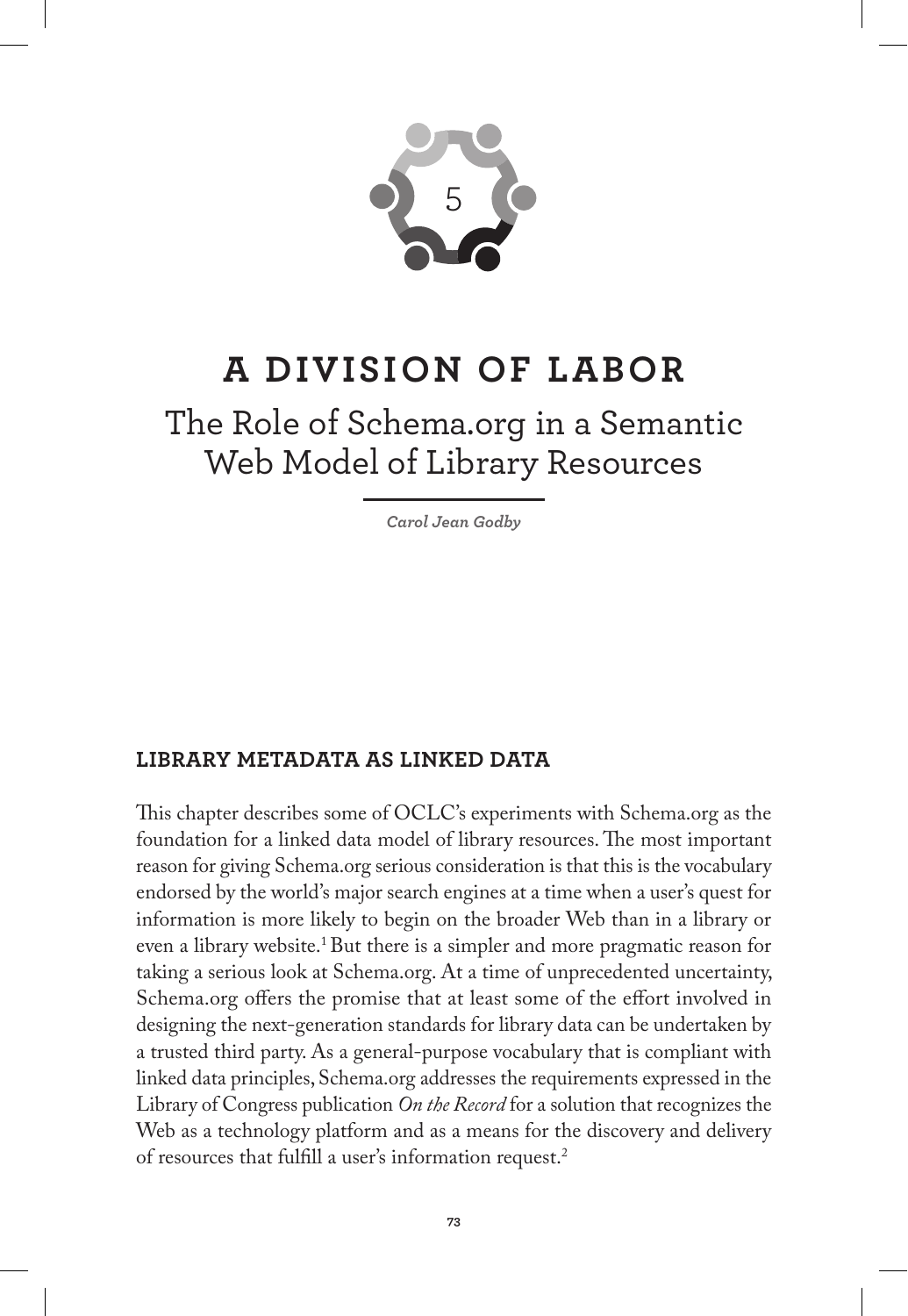Yet many standards experts view the Schema.org vocabulary as too superficial and narrowly focused on the commercial sector to serve the needs of libraries. Some researchers at OCLC were among the initial skeptics. We noted, for example, that the "schema:CreativeWork," represented as an RDF class, would form the core of a Semantic Web model of the contents of a library collection. But a reasonable first impression is that this term offers little to a sophisticated discussion. The definition appears simplistic— "The most generic kind of creative work, including books, movies, photographs, software programs, etc." —and it is accompanied by a flat list of attributes, or RDF properties, such as "schema:author," "schema:isbn," "schema:publisher," and "schema:about," which could be used to assemble a set of statements resembling a primitive Dublin Core record.<sup>3</sup> Yet an accumulating body of model fragments and other experimental results is starting to show that Schema.org is actually rich enough to keep pace with mature thinking about the replacement for MARC and other standards that aim to modernize the data architecture for the library community. This chapter recounts the highlights of the experiments conducted at OCLC by focusing on three works: a published memoir, a children's fairy tale, and a recorded multimedia performance. It summarizes some of the arguments presented in the book *Library Linked Data in the Cloud.*4 But the perspective given here is more personal, is focused more directly on the arguments in favor of data models featuring Schema.org, and is closer to the leading edge of our analysis.

# **THE FIRST MATURE MODEL OF BIBLIOGRAPHIC RESOURCES AND A REFORMULATION IN SCHEMA.ORG**

In the months before Schema.org was published in the summer of 2011, linked data research at OCLC was focused on the task of expressing the contents of MARC records as a network of RDF statements. In the preceding years, OCLC researchers had contributed to the development of Semantic Web standards, worked in multiple venues with the international community of library standards experts to shape the argument that the linked data paradigm was consistent with the values of librarianship, and published the first linked data versions of VIAF, FAST, and the Dewey Decimal Classification.5 Attention had been initially directed to the task of converting library authority files to RDF, not only at OCLC but also in the broader library community in the United States and Europe. This focus made sense. Authority files were about people,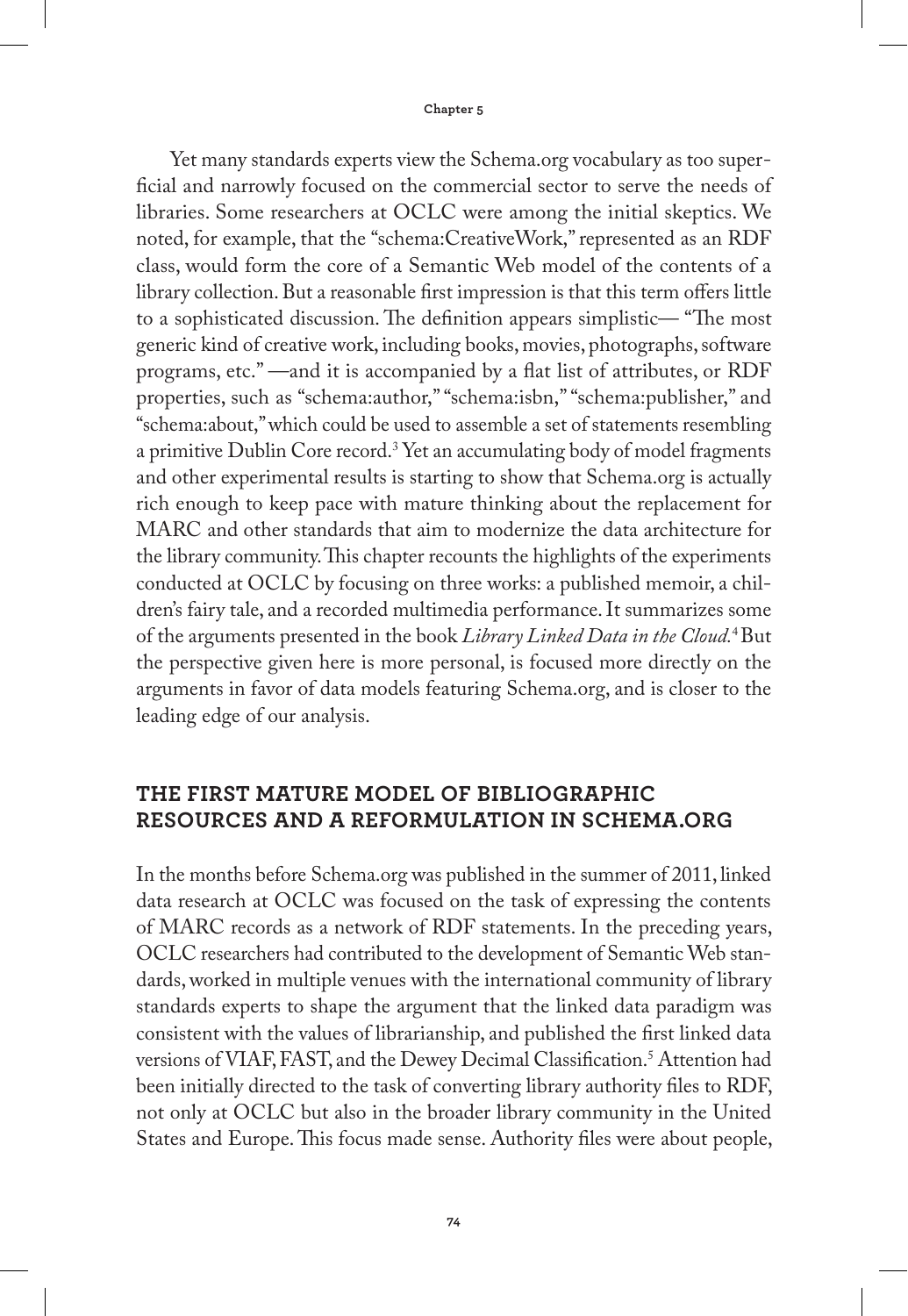places, organizations, and concepts, and were consistent with the linked data directive to create descriptions of persistent objects in the real world.<sup>6</sup> From a technical perspective, the contents of library authority files were already normalized, and the underlying semantics of the MARC authority record could map relatively easily into first-generation Semantic Web standards such as the Simple Knowledge Organization Scheme, or SKOS.7 In 2008, researchers affiliated with the Library of Congress published a seminal study that produced a linked data representation of the Library of Congress subject and name authority files, paving the way for the development of http://id.loc.gov, one of the most widely accessed RDF datasets published in the library community.8

However, the description of creative works, or bibliographic resources, was identified as a more challenging task and a top priority for future work. This was the conclusion of the Library Linked Data Incubator Group, an international committee of library standards experts convened by the World Wide Web Consortium.<sup>9</sup> Bibliographic description is problematic because library standards are large, semantically complex, and designed primarily for human readers, not machine processes. But just as the *Library Linked Data Incubator Group Final Report* was being finalized, the British Library published a data model and the first large-scale proof of concept that bibliographic records that support a sophisticated use case for a major national library could be decomposed into networks of RDF statements. The result was a dataset representing approximately three million holdings in the British National Bibliography. A high-level view of the model would become an iconic diagram. Details of the model were later described in a series of tutorials by Dodds.10

The design of the British Library Data Model is conceptually simple and has been widely replicated, despite the deceptively cluttered appearance of the model diagram. At the center of the model is a "bibliographic resource" defined in the Bibliographic Ontology, which may either be realized as a self-contained work or a member of a series.<sup>11</sup> The resource came into being through a "publication event," which defines relationships between the bibliographic resource and a set of people and organizations acting in a particular time and place. The creator or "author," can be a person, who has a name and a birth date; or an organization, which has a name and an address. Finally, the bibliographic resource may have a "subject" defined from the various kinds of things that populate traditional library authority files—that is, people, places, and concepts.

The model is expressed as RDF instance data containing persistent identifiers for people, places, organizations, and concepts, supplemented by publisher-maintained resource identifiers such as ISBNs or ISSNs. Relationships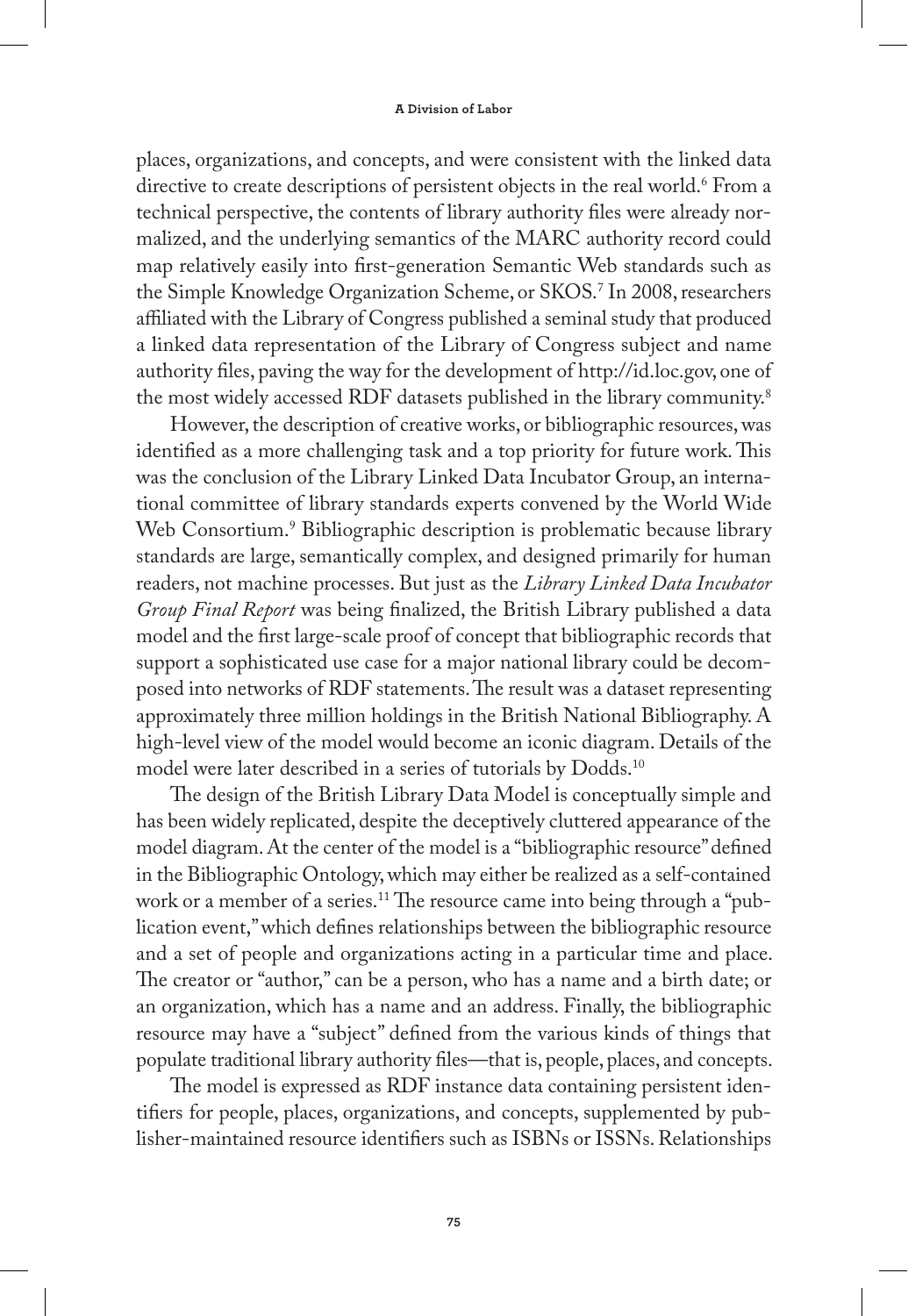are expressed primarily by concepts defined by Dublin Core Terms, such as "dct:subject," "dct:contributor," and "dct:isPartOf." Other features of the model are described by a vocabulary maintained by the British Library and supplemented with twelve other sources of terminology: standards endorsed by the W3C, RDF vocabularies published by the library community such as Dublin Core and VIAF, and ontologies developed by other researchers interested in the intersection of the Semantic Web and language, linguistics, and references to written works, such as de Melo.<sup>12</sup>

When it was first published, the British Library Data Model represented a major advance over previous Semantic Web models of resources managed by libraries, both conceptually and technically. Conceptually, the model succeeds at reducing the complexity of library standards for bibliographic description to a few simple building blocks that represent the most important real-world objects and their relationships to resources managed by libraries—people who are creators or contributors; organizations that publish or distribute; people, places, or topics that the resources are about; and so on. In addition, the model is described in accordance with conventions established in the linked data paradigm. Thus it uses published vocabularies wherever possible; it refers to as many entities as possible with URIs from published RDF datasets; and it minimizes literal text strings while maximizing cross-linking. Technically, the model exhibits attention to the details of the linked data architecture, such as the specification of persistent URI patterns for every entity defined in the model. To encourage consumption, the outputs of the British Library experiment are available from a mature website with institutional branding, where data consumers can download the entire dataset or view descriptions in RDF/ XML, JSON, RDF/Turtle, and a human-readable format.<sup>13</sup>

# **A FIRST DRAFT OF THE OCLC MODEL OF BIBLIOGRAPHIC DESCRIPTION**

Also in 2011, as researchers were evaluating the British Library Data Model as a possible foundation for OCLC's model of linked bibliographic data, Schema. org was published. Like many other modeling experts, they initially wondered whether Schema.org supported rather than undermined the linked data paradigm because the Schema.org vocabulary appeared to be shallow and permitted the use of text strings where URIs would have been more appropriate. Though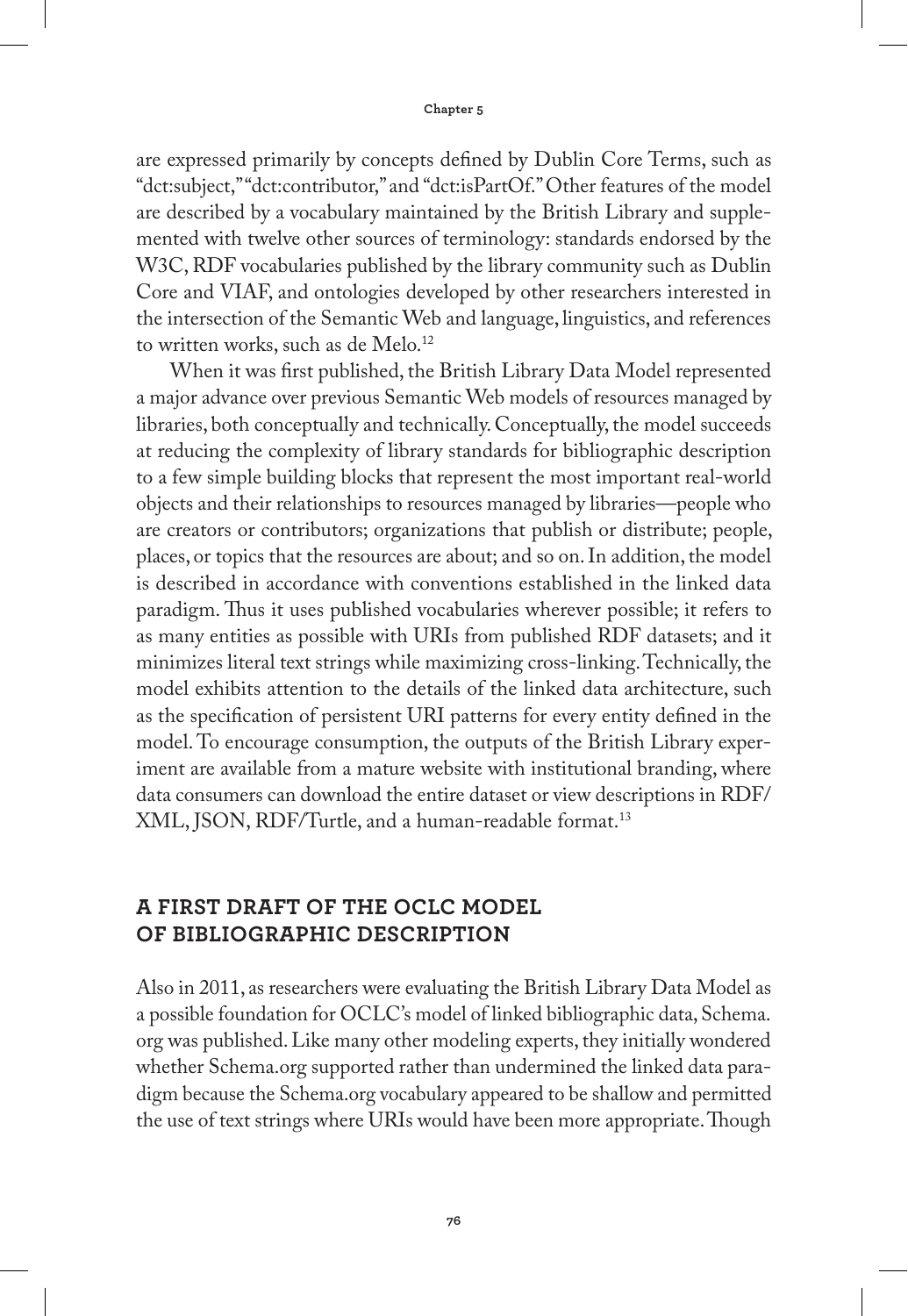a commitment to linked data appeared to be optional, the first announcement assured Semantic Web advocates that Schema.org indeed supported RDFa encodings.14 Additional investigation revealed that the chief data architect for Schema.org was R. V. Guha, who has a long history of involvement in knowledge engineering research and the development of Semantic Web standards, including RDF Schema.15

OCLC researchers were also skeptical of Schema.org because the vocabulary seemed too focused on commercial products, which overlap only partially with the curatorial needs of libraries. But a quick test revealed that Schema. org offered nearly the same coverage as the fourteen vocabularies used in the British Library Data Model. These equivalences are illustrated in figure 5.1, which represent comparable descriptions of a memoir described in WorldCat at www.worldcat.org/title/memoir-my-life-and-themes/oclc/43477327 and in the British Library dataset at http://bnb.data.bl.uk/doc/resource/008140605. To highlight the commonalities, the descriptions contain text strings, not URIs. In the real instance data, of course, all RDF predicates except string literals such as titles and dates are expressed as URIs that conform to the patterns suggested by figure 5.1 in the British Library data and derived primarily from FAST, VIAF, and LCSH in the OCLC data. The small number of gaps, such as the British Library model of the statement of responsibility as an event, would be addressed by an extension vocabulary for Schema.org proposed by OCLC, a topic discussed in more detail below.

| <b>BRITISH LIBRARY DATA MODEL</b>        | <b>OCLC MODEL</b>                          |
|------------------------------------------|--------------------------------------------|
| a bibo:BibliographicResource;            | a schema:Book:                             |
| dc:title "Memoir: my life and themes";   | schema:name "Memoir : my life and themes"; |
| dcterms: creator "Conor Cruise O'Brien"; | schema:author "Conor Cruise O'Brien;       |
| blterms:datePublished "1999";            | schema:datePublished "1999";               |
| blterms:publication <event>;</event>     | schema:publisher "Profile";                |
| dcterms:language "English";              | schema:inLanguage "English";               |
| dcterms:subject "Statesmen";             | schema:about "Diplomats";                  |
| bibo:isbn10 "1861971516";                | schema:isbn "1861971516";                  |
| isbd:01953 "470 p.";                     | schema:numberOfPages "470 p.";             |
| dcterms: description : "includes index"; | schema: description: "includes index";     |
| dcterms:spatial "Ireland".               | schema:place "Ireland".                    |

Figure 5.1 | **Two Descriptions of a Memoir in the British National Bibliography**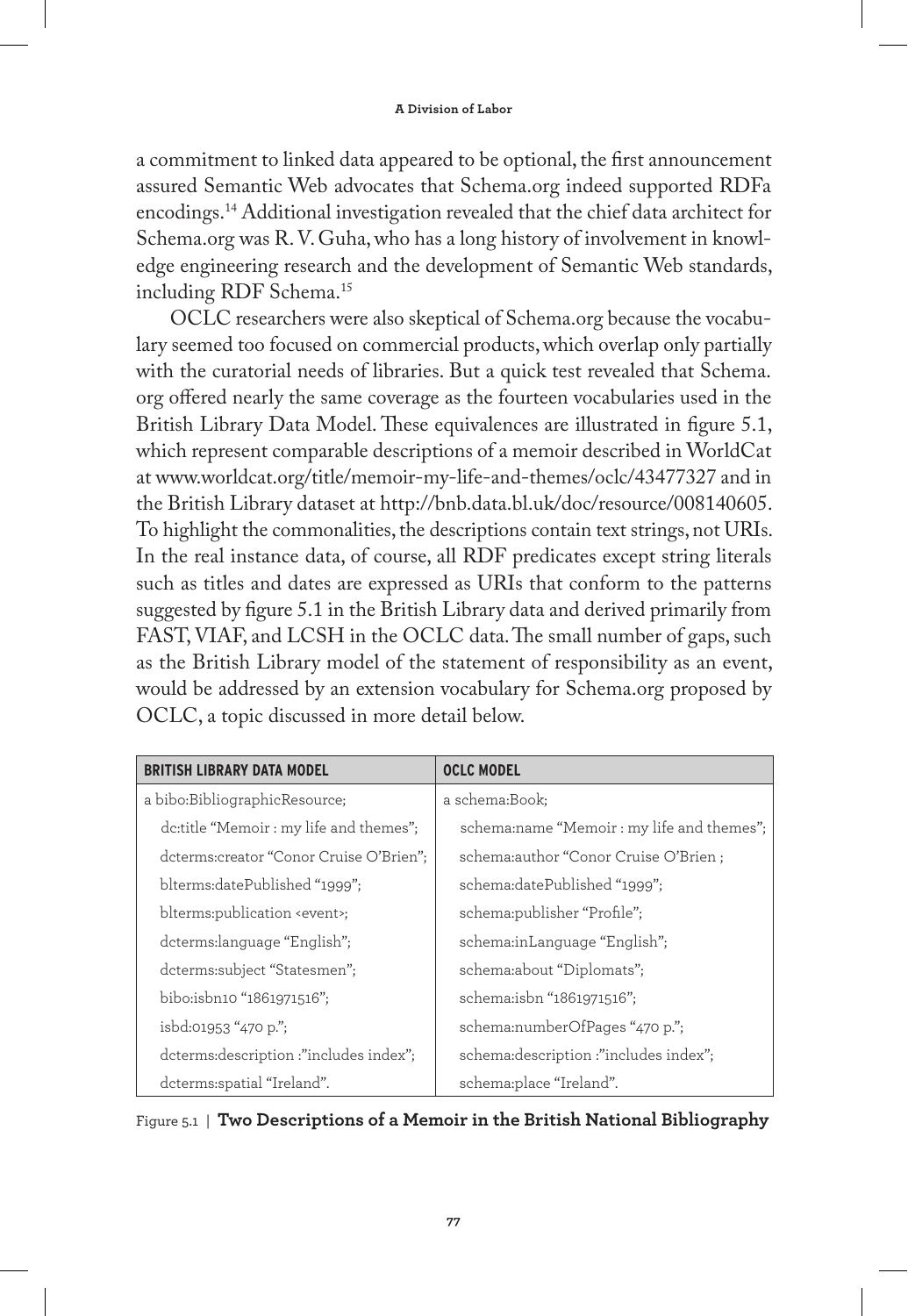In short, a reformulation using Schema.org vocabulary appeared to be simpler without significant loss of expressiveness. Because the description is formulated from terms defined in a single namespace, the concept space is clearly specified. But the British Library solution raises questions. Is "dcterms: accrualPeriodicity" in or out of scope? Does the presence of the BIBO definition of 'ISBN' preclude the use of the DC-Terms solution for describing ISBNs? Is an "foaf:Document" the same thing as a "bibo:BibliographicResource," and if so, is the property "foaf:topic" equivalent to "dcterms:subject" because both assert an "aboutness" relationship between a resource and a real-world object? Are these equivalences formally expressed in the model, or are they informally assumed? Technically, a small set of namespaces also means that instance data is easier to produce and maintain. In addition, the simpler solution has a greater chance of widespread adoption because prospective advocates do not have to engage in the task of vetting each vocabulary and substituting other choices that are more appropriate or timely. But in one important respect, the vocabulary choices for encoding instance data are a side issue because the most important details of the underlying high-level model can be preserved in the transformation. Thus a description encoded with Schema.org vocabulary is still centered on a creative work, with properties that identify the people, places, organizations, and concepts that brought it into being and define a context for interpreting it.

Arguments about conceptual simplicity and scope of coverage can be stated without considering the stature of Schema.org as a de facto standard, but the case is stronger when this fact is acknowledged. Right after Schema.org was announced, bloggers pointed out that the new ontology might curtail some of the experiments with vocabulary development made visible by projects such as the British Library Data Model. Nevertheless, the declaration of a shareable semantics from a group of influential organizations with a commercial incentive could only be interpreted as a positive development for the Semantic Web.<sup>16</sup> In a recent presentation, Guha argued that the major Internet search engines have long been interested in structured data, but have been unable to solicit enough high-quality input from data providers.17 Schema.org is the latest incentive, and as in earlier solutions such as the HTML <meta> tag or microdata, the promised return is a Rich Snippet, a Knowledge Card, and generally greater visibility in the marketplace where most users now begin their quest for information.<sup>18</sup>

The Schema.org vocabulary is designed to strike a balance between simplicity and sophistication, making it easy for webmasters to say simple things, while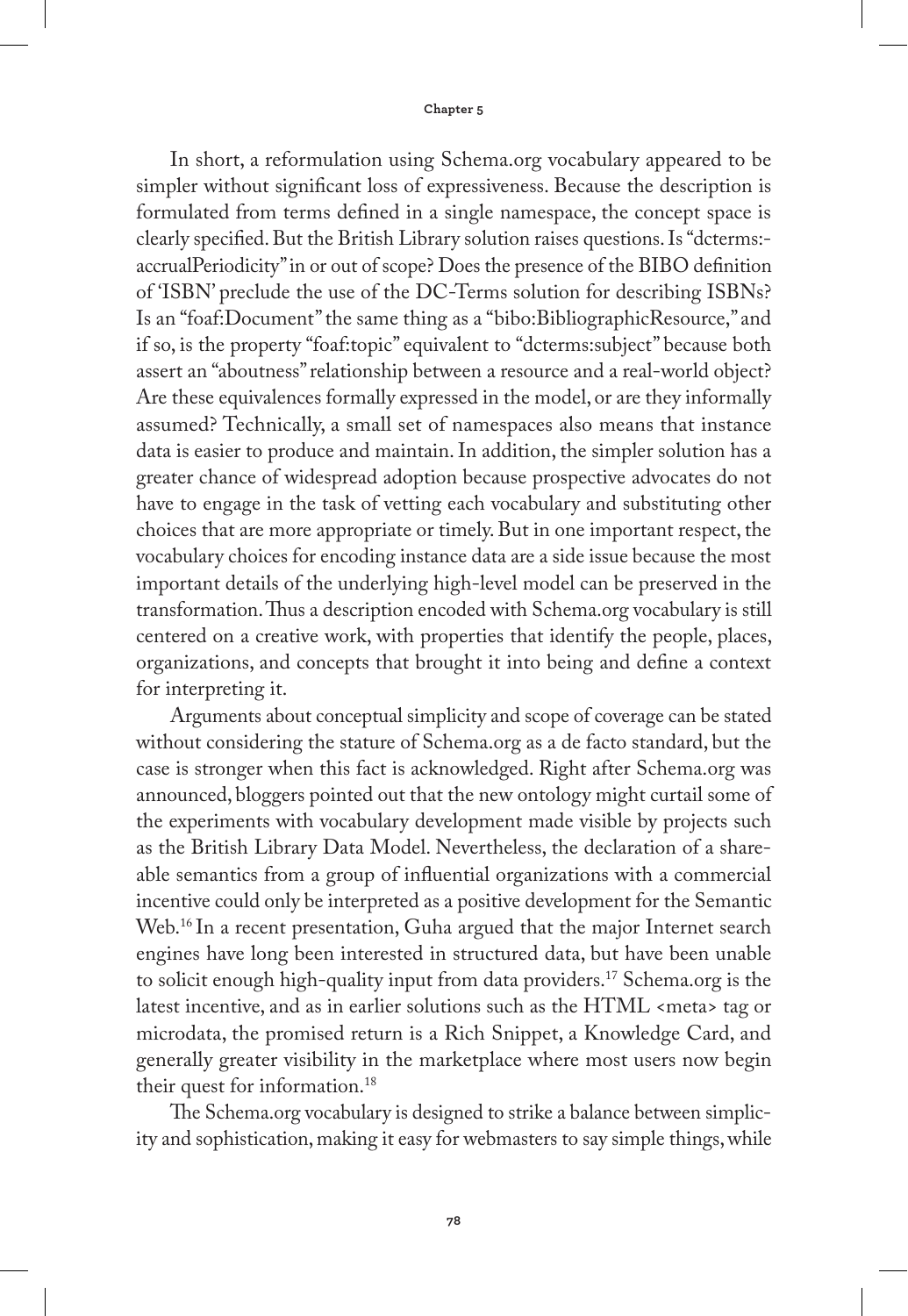providing a platform for data managers representing specialized communities of practice to say complex things, to paraphrase a point made by Guha in his 2014 presentation. Proposals for enhancement are managed by community groups sponsored by the W3C, following a pattern established by other web standards initiatives such as Dublin Core, SKOS, and RDF. As Schema.org evolves, the vocabulary is enriched with ontologies developed by third parties, some of whose interests align with those of libraries. For example, Good-Relations defines an ontology for e-commerce and has recently been integrated with Schema.org.<sup>19</sup> Some of the vocabulary defined in GoodRelations being evaluated by librarians as a model for library holdings is more easily consumed by machine processes and more readily understood by the major search engines than the text-heavy standards used in the library community.<sup>20</sup>

## **PUBLISHING AND EXTENDING SCHEMA.ORG**

In 2012 OCLC published the first draft of a linked data model for bibliographic description expressed in Schema.org as RDFa markup on approximately 300 million MARC catalog records accessible from WorldCat.org.<sup>21</sup> These descriptions were built upon previous successes with linked data models of library authority files, featuring URIs from RDF datasets representing the Dewey Decimal Classification, the Library of Congress Subject Headings, the Library of Congress Name Authority File, VIAF, and FAST. The outcome was the largest set of linked bibliographic data on the Web by many orders of magnitude, and a proof-of-concept demonstration of linked data as a viable next-generation data architecture for library resource description. The World-Cat linked data was updated in 2014 with URIs from the recently published WorldCat Works dataset, which uses the latest generation of FRBR-inspired clustering algorithms to group bibliographic records with similar content.<sup>22</sup>

The demonstration has a technical as well as an ontological component. Technically, the result demonstrates that the technology stack, which featured map-reduce jobs implemented on Hadoop clusters and Semantic Web development tools such as those described in the compilation maintained by the World Wide Web Consortium, could handle the sheer magnitude of a data-processing task that produces tens of billions of RDF triples and renders them searchable in real time.<sup>23</sup> Once mature, the processes could refresh the markup on WorldCat records in a matter of hours, not days, producing BIBFRAME instead of Schema.org encodings in a late processing step when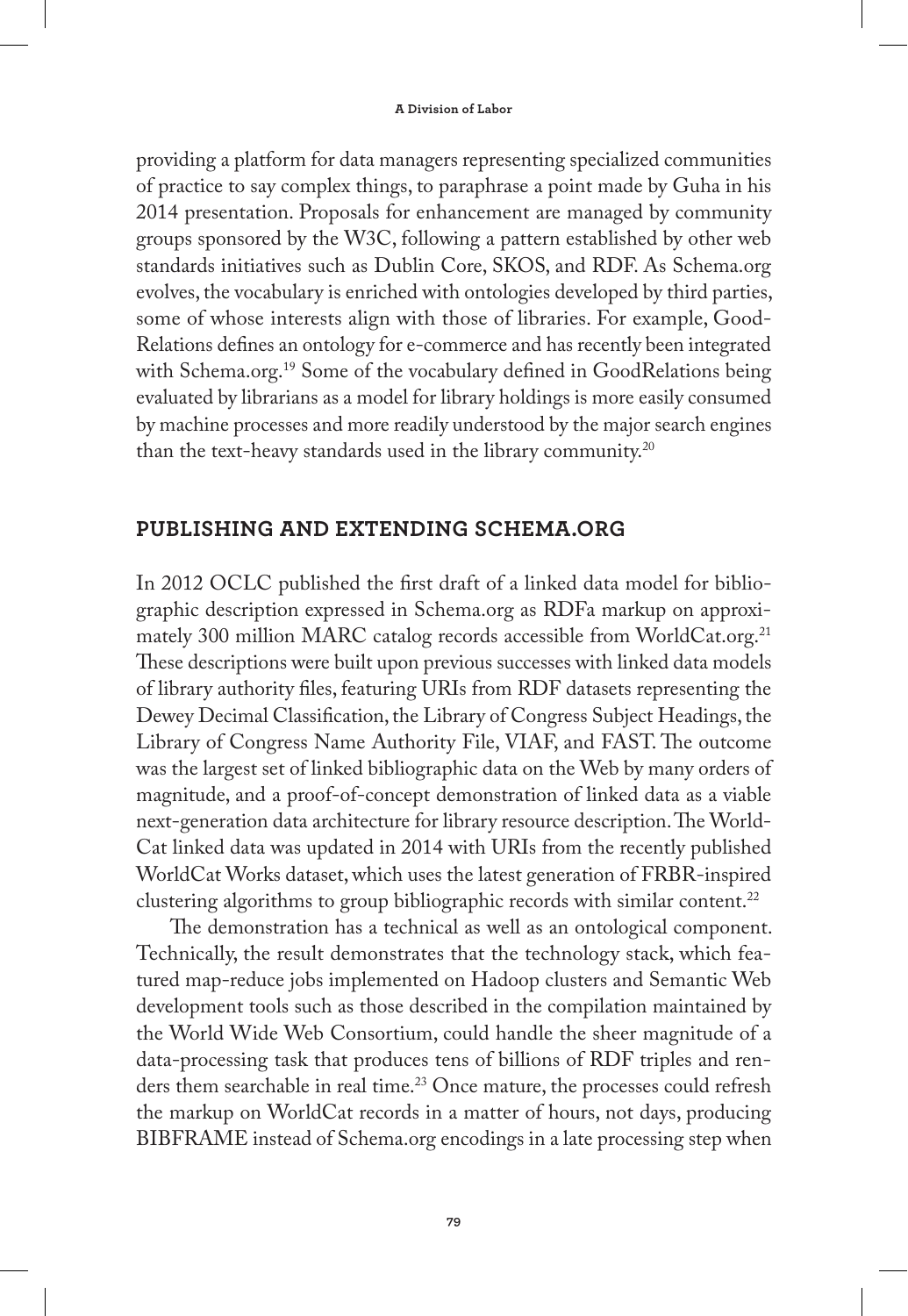this result was requested in a joint experiment with the Library of Congress in early 2013. Conceptually, even the first experiment demonstrated that a simple entity-relationship model expressed in Schema.org could capture assertions about every resource type described in the WorldCat catalog data. In fact, the Schema.org definitions of "Person," "Organization," "Creative Work," "Place," and "Topic" appeared to be robust enough to serve as the real-world referents for the URIs defined in the linked data versions of VIAF and FAST, which were republished in 2014. In these revisions, a VIAF or FAST "Person" such as Peter Tchaikovsky is defined as a "schema:Person," matching the RDF assertions about the Russian composer published in the bibliographic descriptions accessible from WorldCat.org.

## **EXTENSION VOCABULARIES**

A more detailed examination of the descriptions generated from the OCLC experiments is deferred to the next section, but even a cursory look at Schema. org reveals gaps that need to be filled to keep pace with linked data experiments being conducted elsewhere in the library community. For example, figure 5.1 shows that the Schema.org description that could be generated in 2011 was slightly less expressive than the corresponding British Library Data Model description because of missing or imprecise terms that should be synonymous with "dcterms:isPartOf" and "dcterms:spatial." But such problems are now being addressed. In 2012 OCLC founded the W3C-sponsored Schema Bib Extend Community Group, which includes librarians, publishers, and integrated library system (or ILS) vendors who share OCLC's perspective regarding the importance of Schema.org in the conversion of legacy bibliographic descriptions to linked data.24

As at OCLC, the Schema Bib Extend group begins a modeling exercise by selecting a problem in library resource description and hand-crafting a set of statements using terms defined in Schema.org. The analysis demonstrates what Schema.org successfully covers, but it also reveals gaps, inconsistencies, or terms that are incorrectly placed in the ontology. Possible amendments to Schema.org are discussed on W3C-managed mailing lists such as "public-schemabibex" or "public-vocabs," some of which advance to the status of a formal recommendation to the managers of Schema.org.25 In October 2014 Schema.org adopted the recommendations from the Schema Bib Extend group for "schema:hasPart" and schema "isPartOf." Schema.org has also adopted the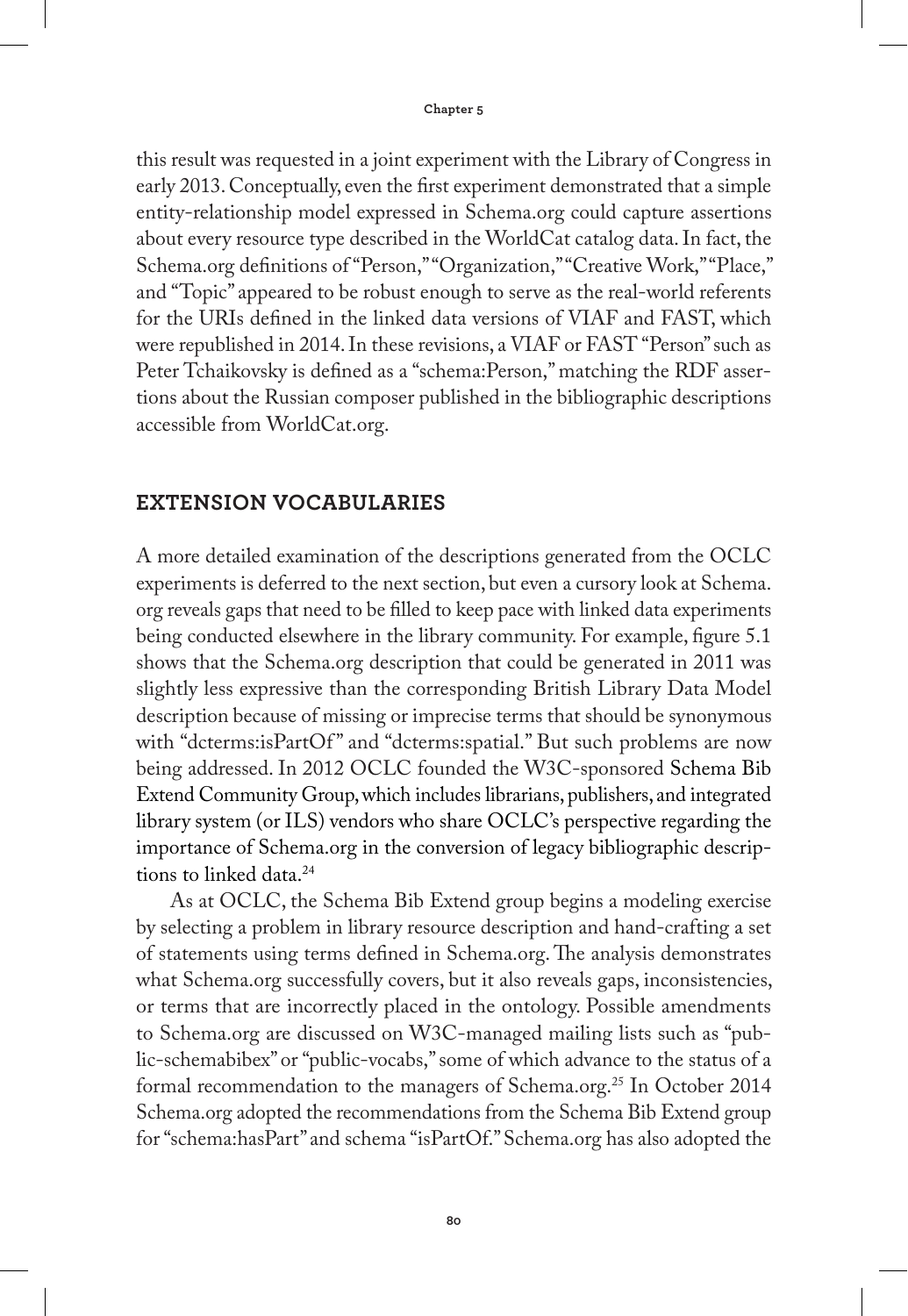refinements of the structured parts of a journal citation recommended by the Bib Extend group for the property "schema:issueNumber" on "schema:PublicationIssue" and for "schema:volumeNumber" on "schema:PublicationVolume." In addition, Schema.org now contains the "schema:CreativeWork" properties "schema:workExample" and "schema:exampleOfWork," which emerged from OCLC's experiments with the implementation of Work-to-Work relationships concepts defined in FRBR and RDA. The use of these relationships is discussed later in this chapter.

In the absence of a comprehensive standard, however, model development requires a proving ground for experimenting with candidate vocabulary even before it has been submitted for public review. To meet this need, OCLC introduced the BiblioGraph.net extension vocabulary in 2014, which has the look and feel of Schema.org because it has been constructed from a common code base. One outcome is a visualization of the impact of proposed extensions on the Schema.org vocabulary. For example, "Agent" can be defined as an extension of "schema:Thing" and has "schema:Person" and "schema:Organization" as subclasses, borrowing the definition created in the Friend of a Friend (or FOAF) ontology. According to the FOAF documentation, "Agent" is "useful in a few places . . . where 'Person' would have been overly specific."26 In effect, the BiblioGraph definition acts as a technical "pass-through" from FOAF to Schema.org that shows how terms defined in an external vocabulary could be positioned in an ontology that can be directly consumed by general-purpose search engines. In BiblioGraph, the "Agent" class has been proposed as a useful place to define properties such as "bgn:publishedBy" and "bgn:translator," both because people and organizations can have these relationships to creative works and because it is not always possible to distinguish between them in MARC records or other bibliographic descriptions. BiblioGraph and the informally named "cherry-picking" approach observable in the British Library Data Model may have superficial similarities, but there is one important difference. While both efforts aim to expand the scope of Semantic Web vocabularies to advance the development of resource descriptions that can support services offered by libraries, a solution built on Schema.org has the equally important goal of extending the boundary of a shared semantics. And the outcome is a single ontology that is explicitly specified, comprehensible to human readers, and actionable by machine processes.

Thus the models developed at OCLC emerge from the assumption that many concepts already defined in Schema.org are essentially the same as those defined by library standards experts, including top-level classes such as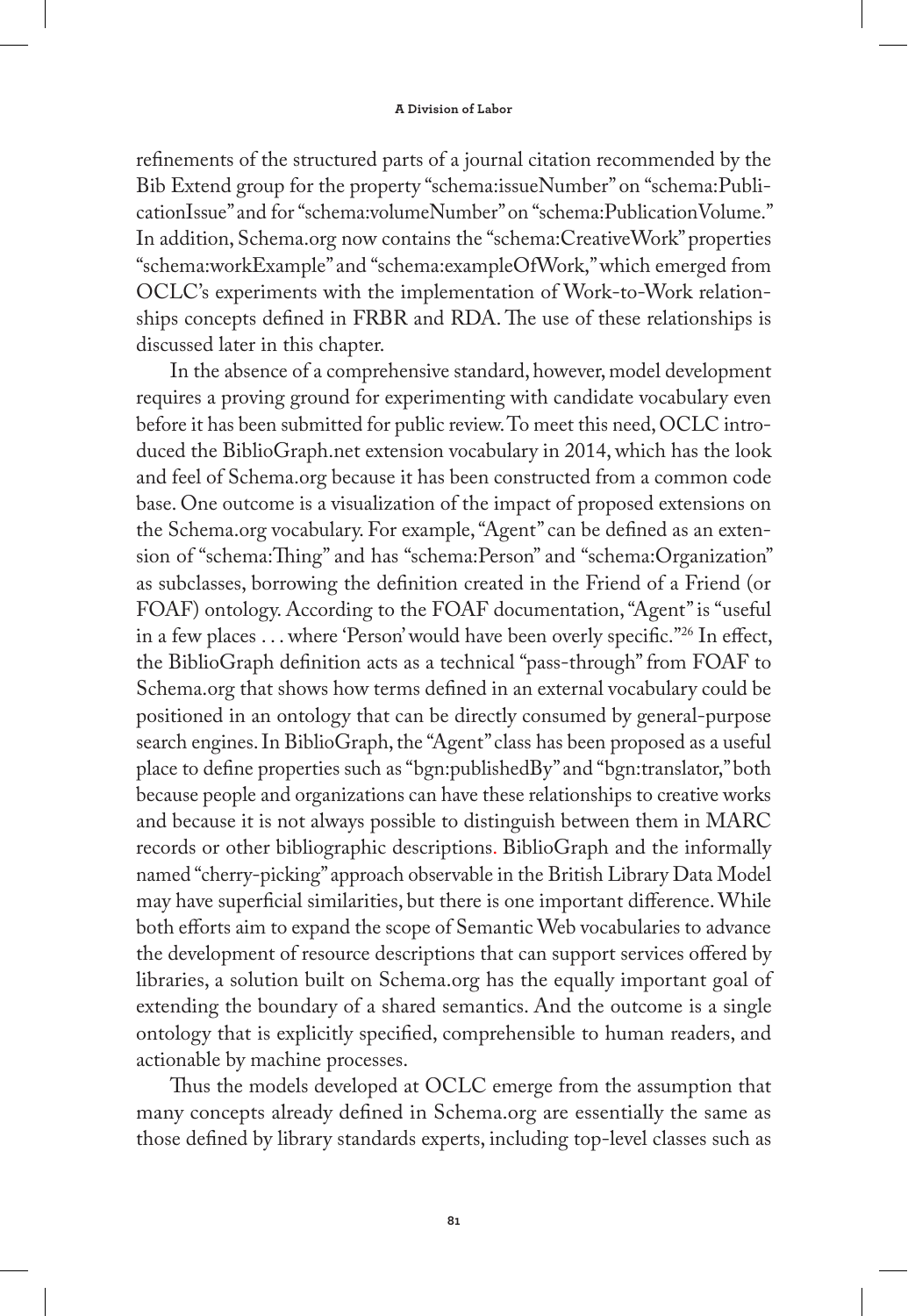"schema:Thing," "schema:Person," "schema:Organization," "schema:Topic," and "schema:Place." In fact, most properties defined for "schema:CreativeWork" have such a shareable semantics, such as "author," "director," "publisher," "ISBN," "genre," "copyrightYear," and "audience." With an extension vocabulary such as BiblioGraph, OCLC provides a forum for representing other concepts defined by the library community that are also understandable and useful outside the narrow community of professional catalogers. For example, Schema.org is especially deficient in the inventory of relationships among creative works, as well as formats and resource types, such as "microform," which is defined in

| bib.schema.org                                                                                                                                                                                                                                                    |                           | Search                                                                                                                                                                                                                        |  |
|-------------------------------------------------------------------------------------------------------------------------------------------------------------------------------------------------------------------------------------------------------------------|---------------------------|-------------------------------------------------------------------------------------------------------------------------------------------------------------------------------------------------------------------------------|--|
|                                                                                                                                                                                                                                                                   |                           | Schemas<br>Documentation<br>Home                                                                                                                                                                                              |  |
| core + bib (Bibliographic Extension): terms relating to books and bibliography.                                                                                                                                                                                   |                           |                                                                                                                                                                                                                               |  |
| Thesis<br>Defined in the bib.schema.org extension.<br>Canonical URL: http://schema.org/Thesis<br>Thing $>$ CreativeWork $>$ Thesis<br>A thesis or dissertation document submitted in support of candidature for an academic degree or professional qualification. |                           |                                                                                                                                                                                                                               |  |
| Usage: Fewer than 10 domains<br>[more]                                                                                                                                                                                                                            |                           |                                                                                                                                                                                                                               |  |
| <b>Property</b>                                                                                                                                                                                                                                                   | <b>Expected Type</b>      | <b>Description</b>                                                                                                                                                                                                            |  |
| <b>Properties from Thesis</b>                                                                                                                                                                                                                                     |                           |                                                                                                                                                                                                                               |  |
| inSupportOf                                                                                                                                                                                                                                                       | Text                      | Qualification, candidature, degree, application that Thesis supports.                                                                                                                                                         |  |
| <b>Properties from CreativeWork</b>                                                                                                                                                                                                                               |                           |                                                                                                                                                                                                                               |  |
| about                                                                                                                                                                                                                                                             | Thing                     | The subject matter of the content.                                                                                                                                                                                            |  |
| accessibilityAPI                                                                                                                                                                                                                                                  | Text                      | Indicates that the resource is compatible with the referenced accessibility API (WebSchemas wiki lists<br>possible values).                                                                                                   |  |
| accessibilityControl                                                                                                                                                                                                                                              | Text                      | Identifies input methods that are sufficient to fully control the described resource (WebSchemas wiki lists<br>possible values).                                                                                              |  |
| accessibilityFeature                                                                                                                                                                                                                                              | Text                      | Content features of the resource, such as accessible media, alternatives and supported enhancements for<br>accessibility (WebSchemas wiki lists possible values).                                                             |  |
| accessibilityHazard                                                                                                                                                                                                                                               | Text                      | A characteristic of the described resource that is physiologically dangerous to some users. Related to WCAG<br>2.0 quideline 2.3 (WebSchemas wiki lists possible values).                                                     |  |
| accountablePerson                                                                                                                                                                                                                                                 | Person                    | Specifies the Person that is legally accountable for the CreativeWork.                                                                                                                                                        |  |
| aggregateRating                                                                                                                                                                                                                                                   | AggregateRating           | The overall rating, based on a collection of reviews or ratings, of the item.                                                                                                                                                 |  |
| alternativeHeadline                                                                                                                                                                                                                                               | Text                      | A secondary title of the CreativeWork.                                                                                                                                                                                        |  |
| associatedMedia                                                                                                                                                                                                                                                   | MediaObject               | A media object that encodes this CreativeWork. This property is a synonym for encoding.                                                                                                                                       |  |
| audience                                                                                                                                                                                                                                                          | Audience                  | An intended audience, i.e. a group for whom something was created. Supersedes serviceAudience.                                                                                                                                |  |
| audio                                                                                                                                                                                                                                                             | AudioObject               | An embedded audio object.                                                                                                                                                                                                     |  |
| author                                                                                                                                                                                                                                                            | Organization or<br>Person | The author of this content. Please note that author is special in that HTML 5 provides a special mechanism<br>for indicating authorship via the rel tag. That is equivalent to this and may be used interchangeably.          |  |
| award                                                                                                                                                                                                                                                             | Text                      | An award won by or for this item. Supersedes awards.                                                                                                                                                                          |  |
| character                                                                                                                                                                                                                                                         | Person                    | Fictional person connected with a creative work.                                                                                                                                                                              |  |
| citation                                                                                                                                                                                                                                                          | CreativeWork or<br>Text   | A citation or reference to another creative work, such as another publication, web page, scholarly article,<br>etc.                                                                                                           |  |
| comment                                                                                                                                                                                                                                                           | Comment                   | Comments, typically from users.                                                                                                                                                                                               |  |
| commentCount                                                                                                                                                                                                                                                      | Integer                   | The number of comments this CreativeWork (e.g. Article, Question or Answer) has received. This is most<br>applicable to works published in Web sites with commenting system; additional comments may exist<br>وموالين والمناو |  |

Figure 5.2 | **"Thesis" defined in bib.schema.org**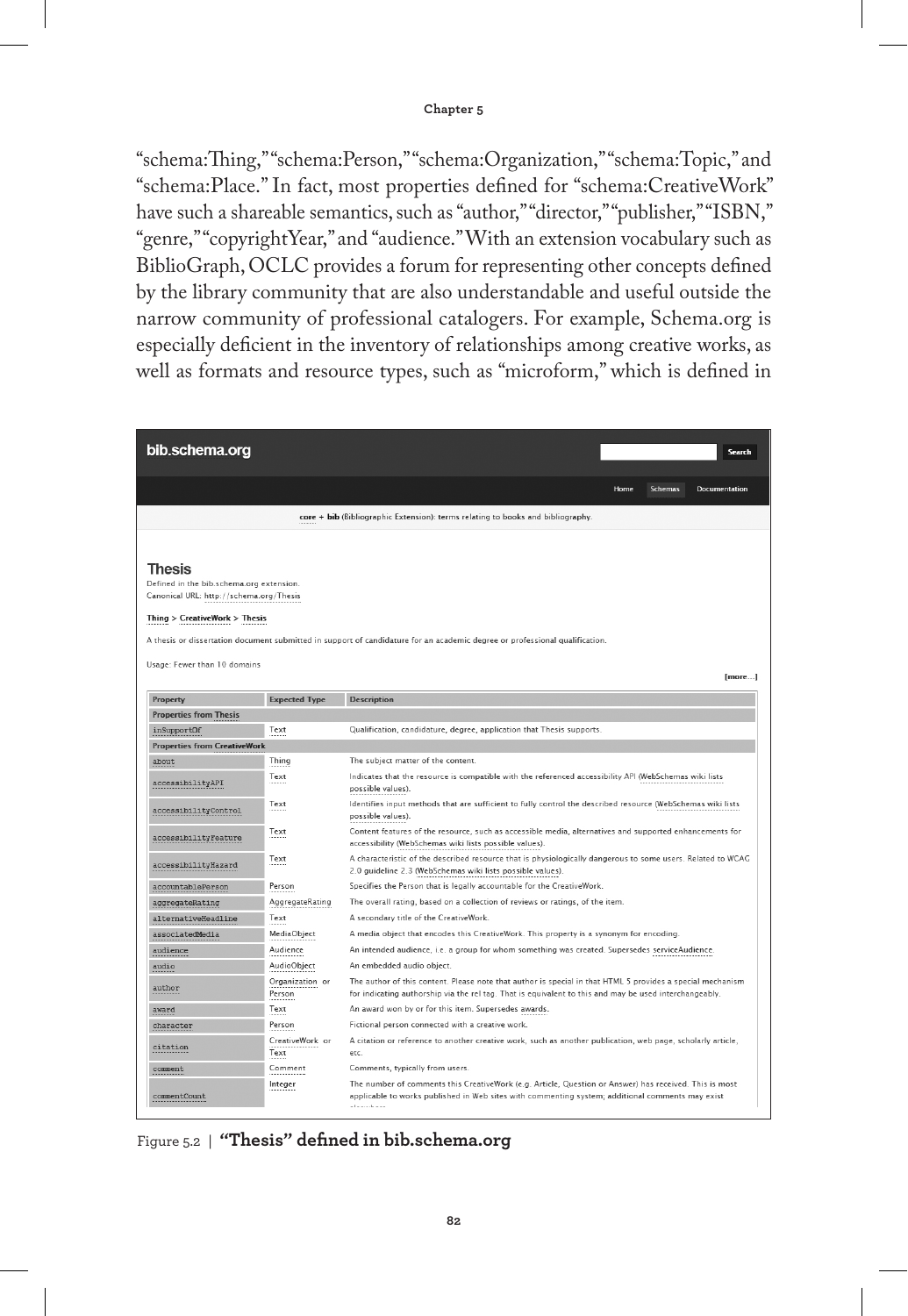BiblioGraph as a subclass of "schema:Product" because it is a physical object that can be bought and sold. The expertise of library standards experts is especially strong on these topics, of course, and OCLC's modeling experts believe that definitions of translations, adaptations, product forms, and other derivatives that could result from their engagement with Schema.org are likely to be useful to other professional managers of bibliographic resources and many information seekers.27

Much of BiblioGraph.net has recently been absorbed experimentally into Schema.org as a more closely integrated "reviewed/hosted Extension."28 Reviewed extensions are also interpreted as an overlay on the core Schema vocabulary, to which subclasses and properties would typically be added. An example is shown in figure 5.2. Here, "bib:Thesis" is defined as a subclass of "schema:Creative" and inherits all of its properties, such as "schema:name," "schema:about," "schema:author," and so on. This core description is enhanced with the additional property "bib:inSupportOf," which applies only to a thesis and describes the academic purpose for which it was produced. Extension vocabularies such as bib.schema.org are formally recognized only if they are maintained by a recognized community of practice such as the Schema Bib Extend community group. Other extensions are being discussed for the domain of library resource management, and for communities of practice elsewhere on the Web.

## **TOWARD A MODELING DIVISION OF LABOR**

The "reviewed extension" proposed by the Schema.org editors presents the opportunity for librarians and other communities of practice to engage more closely with an important target audience, eliminating some of the guesswork about whether domain-specific vocabularies are visible to general-purpose search engines. Other communities are confronting the same issue. For example, a person suffering from hives might issue a Google search for advice on treatment, which returns a Knowledge Card, and associates the condition with the medical term "urticaria."

The user's query is more likely to yield rich results if authoritative health care sites are published with structured descriptions that bridge the gap between the frames of reference of the general population and the professional. For both the medical and library communities, it is possible to imagine a model in which a broadly understandable vocabulary is defined in Schema.org, while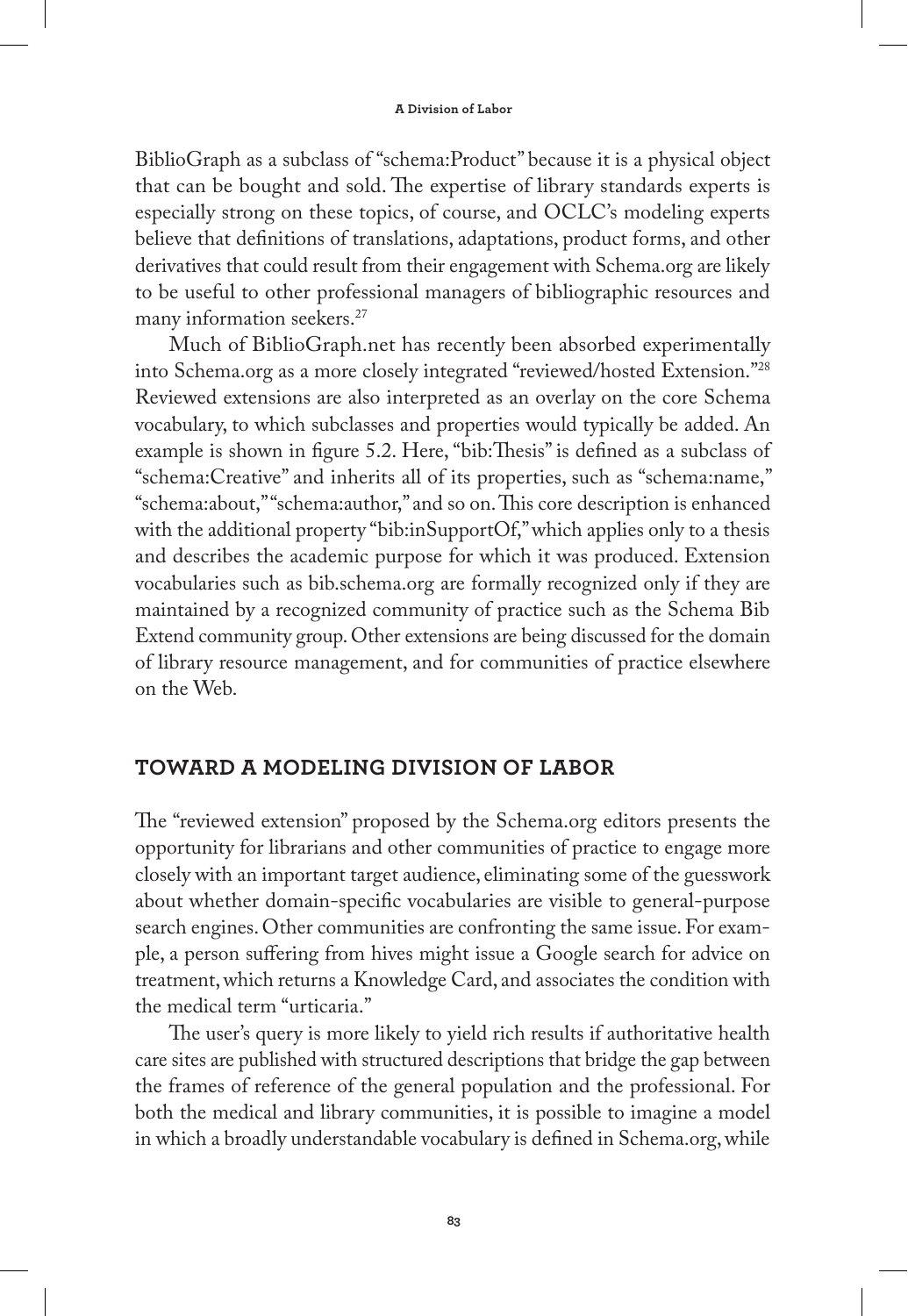a more complete description is modeled with terminology defined with the greater precision required by researchers, practitioners, and other specialists.

By designing such a model, data architects acknowledge the utility of the "linguistic division of labor" made famous by the philosopher of language Hilary Putnam.29 His work addresses a classic question: does the meaning of a word reside only inside a person's head, or is it in the public sphere? Difficulties ensue if the answer is the first choice. It would be impossible, for example, to verify that the tasteless, odorless clear liquid that sustains life called "water" by one community is the same substance assigned the chemical structure  $\rm H_2O$ by chemists, and is different from the embalming fluid called "water" in some drug subcultures. But as Putnam argues, if the meaning of "water" is instead a social construct, it can be built up by communities that have different interests, levels of expertise, and requirements for scientific truth who cooperate through a network of trust. Thus most of us in the lay public have no practical need for knowing the chemical structure of water, but we sometimes have to rely on experts to vouch for the fact that the clear liquid in our drinking glasses is life-giving and not poisonous. The conception of word meaning as a social construct is still relevant today, and is at the heart of the theory of reference defined by the Semantic Web. Linked data principles identify the primacy of real-world objects, and conventions such as "Cool URIs" interpret the Web as a corpus of facts about these objects, which require collaborative effort and a range of expertise to arrive at the truth.<sup>30</sup>

But it remains to be determined how the division of labor should be implemented in the design of library linked data. In the work underway at OCLC, community input would be solicited to distinguish between the terms that would be formally proposed as candidates for inclusion in Schema.org, and the vocabulary that would be maintained in BiblioGraph or bib.schema.org, which defines the high-level concepts in the domain of library resources and the transactions that involve them. This distinction is a proxy for the differences in the language of the public and that of experts, and it serves two use cases. The first supports discovery through general-purpose search engines, and the second is required for long-term curation and other functions of libraries that enable the fulfillment of the user's information request.

The same distinction emerges from our joint analysis with the BIBFRAME team at the Library of Congress.31 But many details remain to be specified. For example, the vocabulary of experts will likely be much larger and more complex than the stub defined in BiblioGraph. Perhaps most of it will never be directly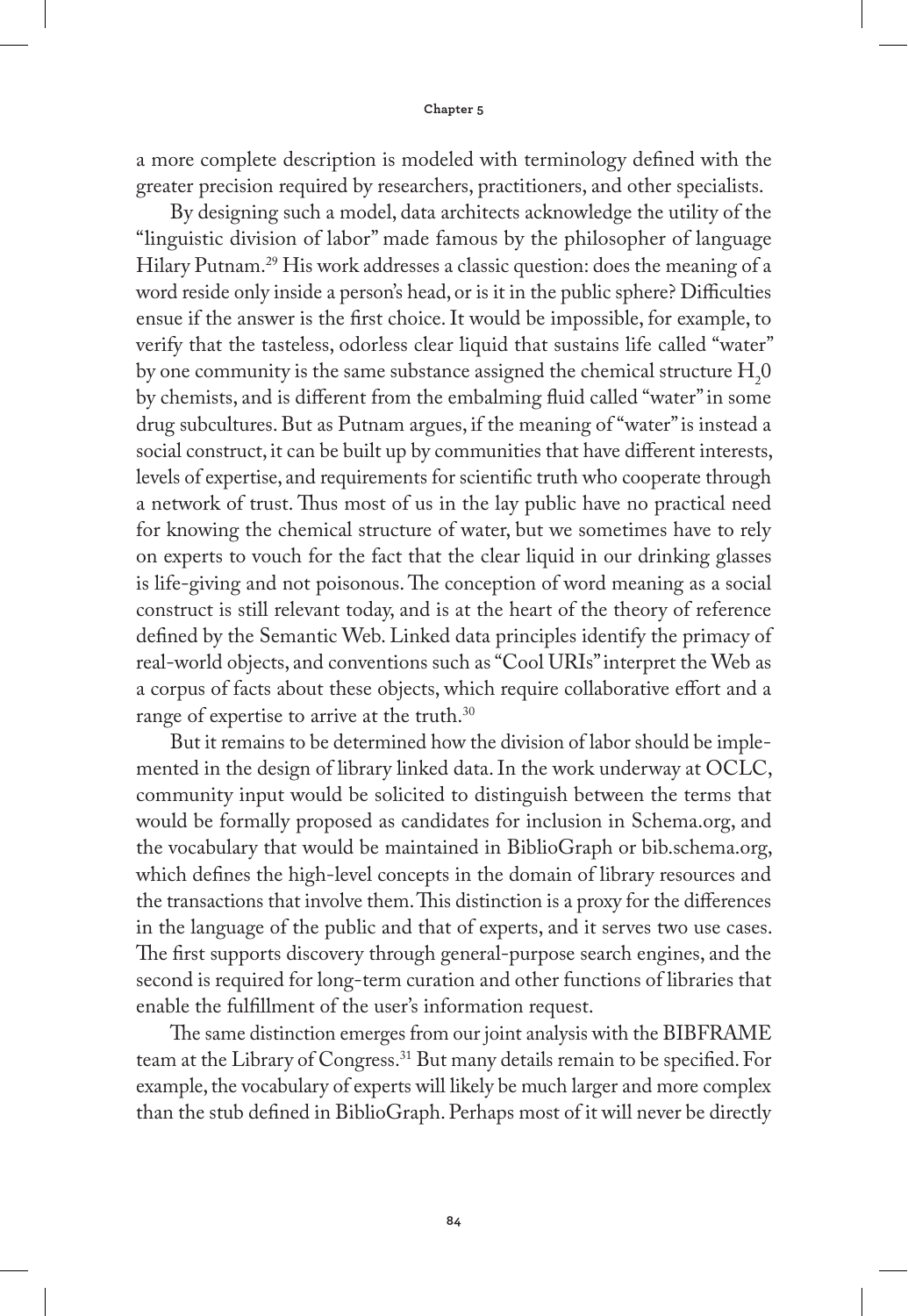consumable by search engines, except for high-level concepts that comprise a metalanguage of sorts that could be exposed through the pathway we have defined. For example, the properties defined for "schema:MedicalCondition" include "treatment," "risk factor," "cause," "pathophysiology," and "prevention," whose expected values are text strings or URIs defined in specialized vocabularies, some of which are maintained by the library community. Conversely, the vocabulary that can be exposed through a general-purpose ontology such as Schema.org and the BiblioGraph extension may be larger than is acknowledged in MARC or other library standards. This is the working hypothesis of much of the linked data work now being conducted at OCLC, as we argued in Godby, Wang, and Mixter and in the examples in the next section of this chapter.<sup>32</sup> For example, BiblioGraph defines "translator" and "translation of work," but so does RDA.<sup>33</sup> By defining these terms in BiblioGraph, we are claiming they exist in the language of the general public, which makes them candidates for eventual absorption into Schema.org. The same observation motivates the work to produce "unconstraine"' definitions of all RDA relationships, which reduce to commonsense definitions with no dependency on the ontological claims of FRBR.34 In other words, "translation" is like "water." Many users probably consider its definition to be clear enough, so they don't need to understand its chemical structure, as long as a recognized community of trusted experts does.

## **MODELING BEYOND PUBLISHED MONOGRAPHS**

A focus on the relatively well-understood descriptions of published monographs such as the excerpt shown in figure 5.1 makes it easy to underestimate the true scope of the job required to transform the data architecture for library resource description. Unfortunately, the change will not happen completely through a simple record-by-record mapping from MARC to the new format. The transformation also requires the development of an entity-relationship model with ever-increasing granularity and algorithms that can discover evidence for the model in existing data. But when the algorithms reach their inevitable upper limits, it will be necessary to design a more aspirational model that is populated with human guidance by enacting recommendations for future descriptive practice. Though the larger set of tasks is challenging and multidimensional, OCLC's experiments make us confident that the Schema.org ontology can evolve with the demands that will have to be put on it.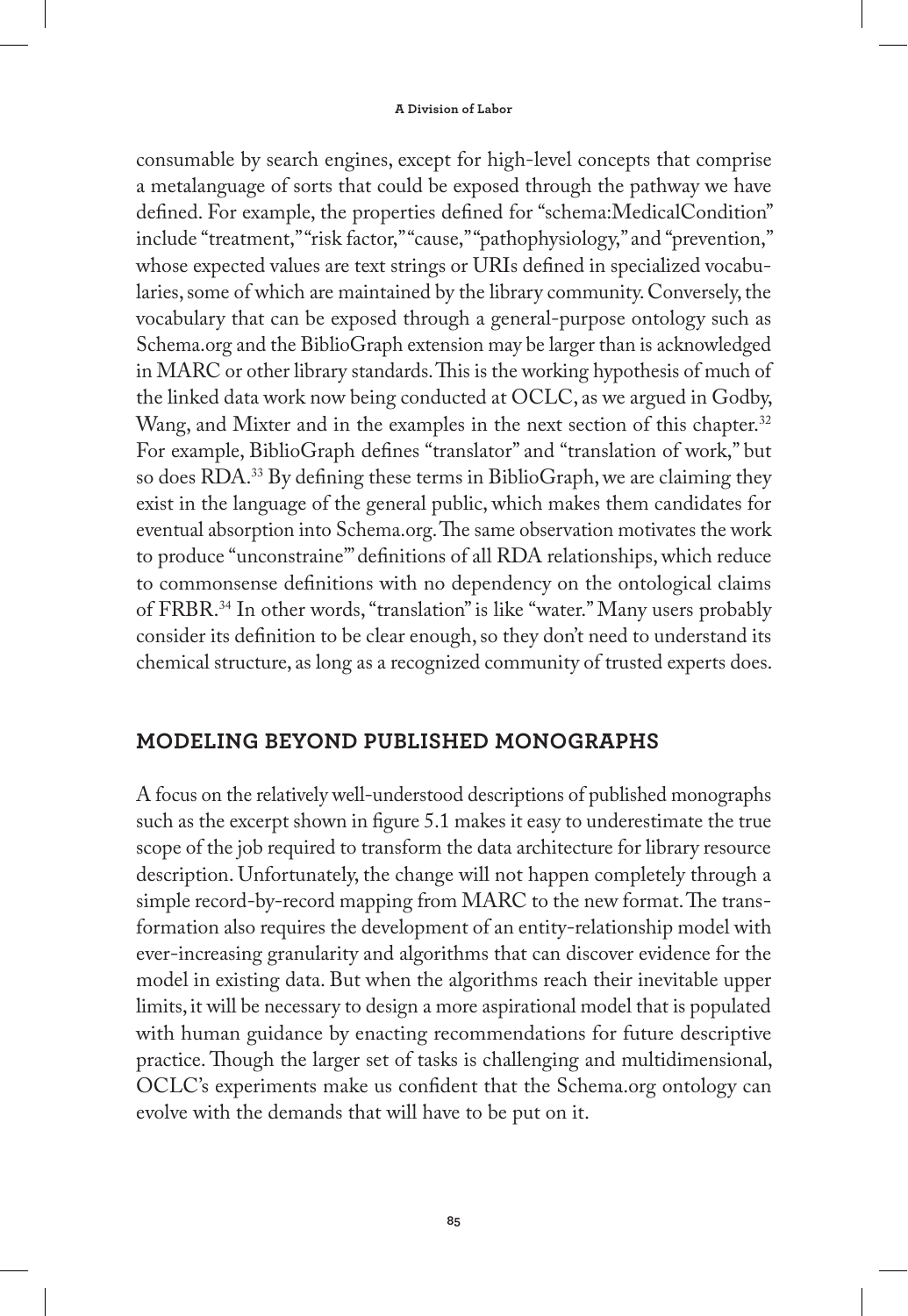## **A FAIRY TALE**

An informal progress report on OCLC's approach to the modeling of linked bibliographic data can be assembled by examining two MARC records accessible from WorldCat.org. The first is a description of *The Nutcracker and the Mouse King,* a fairy tale written by the nineteenth-century German author E. T. A. Hoffmann and translated into English by Joachim Neugroschel. The second record describes a movie that captures a live performance of Tchaikovsky's ballet *The Nutcracker* at the Bolshoi Theatre in Moscow in 1989. The ballet is based on Hoffmann's tale.

Figure 5.3 shows critical details of the MARC record describing *The Tale of the Nutcracker*. The 041, 240, 245, 500, 700, and 740 fields reveal the relationships between the English derivative and a German original. The 041 field specifies the language of the cataloged work as English and the language of the original as German. The title of the cataloged work is listed in the 245 field; and the title of the original German work is listed in the 240, or "Uniform Title" field, which is prescribed by cataloging rules "when a work has appeared under varying titles, necessitating that a particular title be chosen to represent the work."35 E. T. A. Hoffman is listed as the author of the English translation, perhaps because the cataloged work is identified as a variant of the original. The 500 field identifies the translator as Joachim Neugroschel, and the 245 \$c lists a relationship between Hoffmann's work and *The Tale of the Nutcracker*, which has an unspecified link to Alexander Dumas. A list of 700 fields associate Hoffmann, Neugroschel, and Dumas with entries in the Library of Congress Name Authority file and the Dumas work is listed in the 740 field as an uncontrolled related title.

In sum, the MARC record excerpted in figure 5.3 describes a complex network of Agent-to-Work and Work-to-Work relationships. But not every detail is algorithmically recoverable. The details of the model that can be populated automatically by mapping from the semantics of the MARC record are captured in the RDFa markup, which is accessible from a tab labeled "Linked Data" at the bottom of the page in the associated WorldCat.org display. Figure 5.4 is a graphical representation of the most important details. The entities, or classes, are shown as white boxes; relationships, or properties, are shown as labeled arrows; and literals, such as "2007," are shown as floating strings. The names of the entities—"Person," "Creative Work," "Organization," and "Topic"—as well as the names of the relationships, displayed in italics, are imported from the corresponding RDF markup.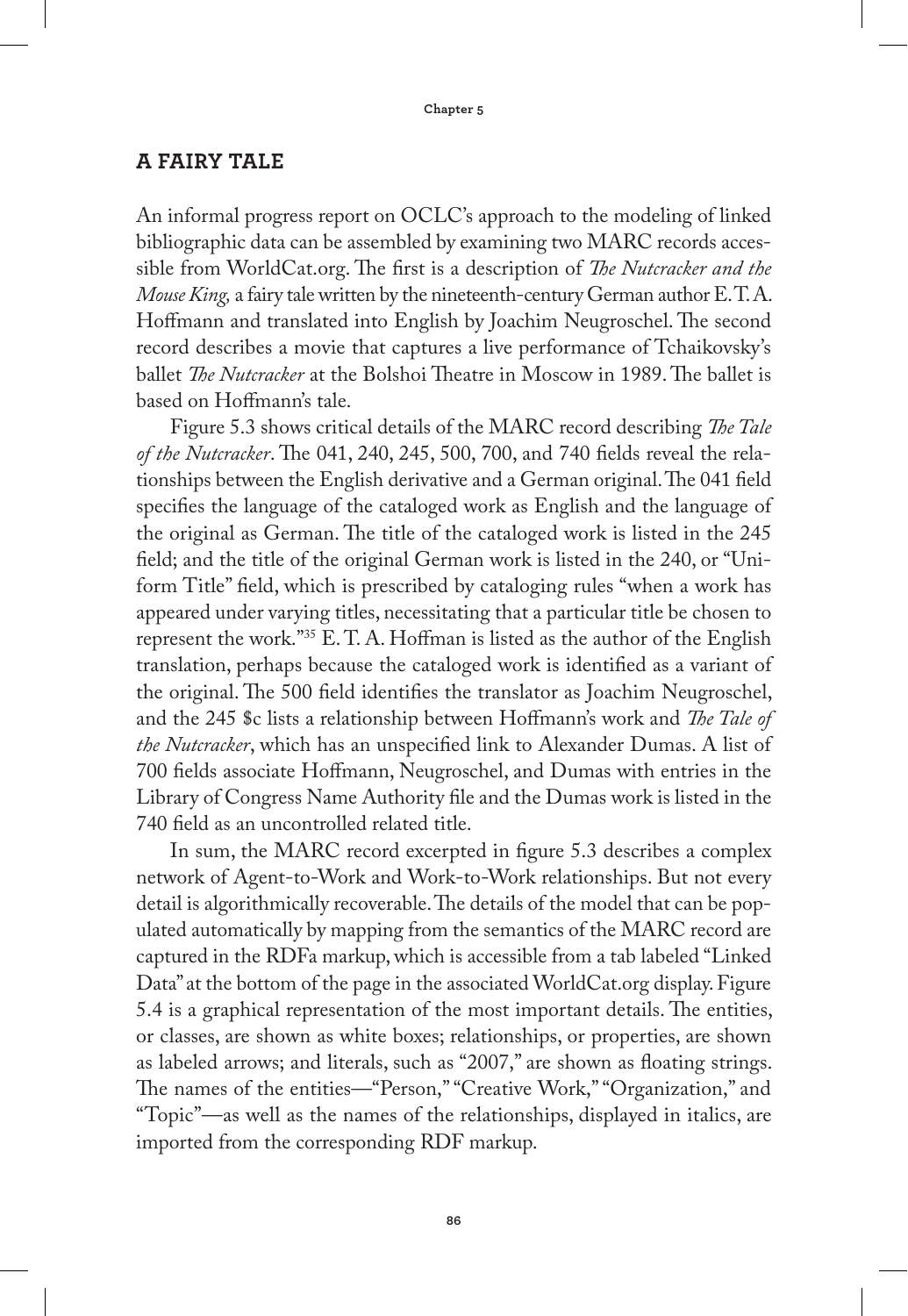

Figure 5.3 | **A MARC record for a 2007 edition of** *The Nutcracker and the Mouse King,* **WorldCat ID # '76967162'**



Figure 5.4 | **Entities and relationships revealed in the RDF statements for** *The Nutcracker and the Mouse King*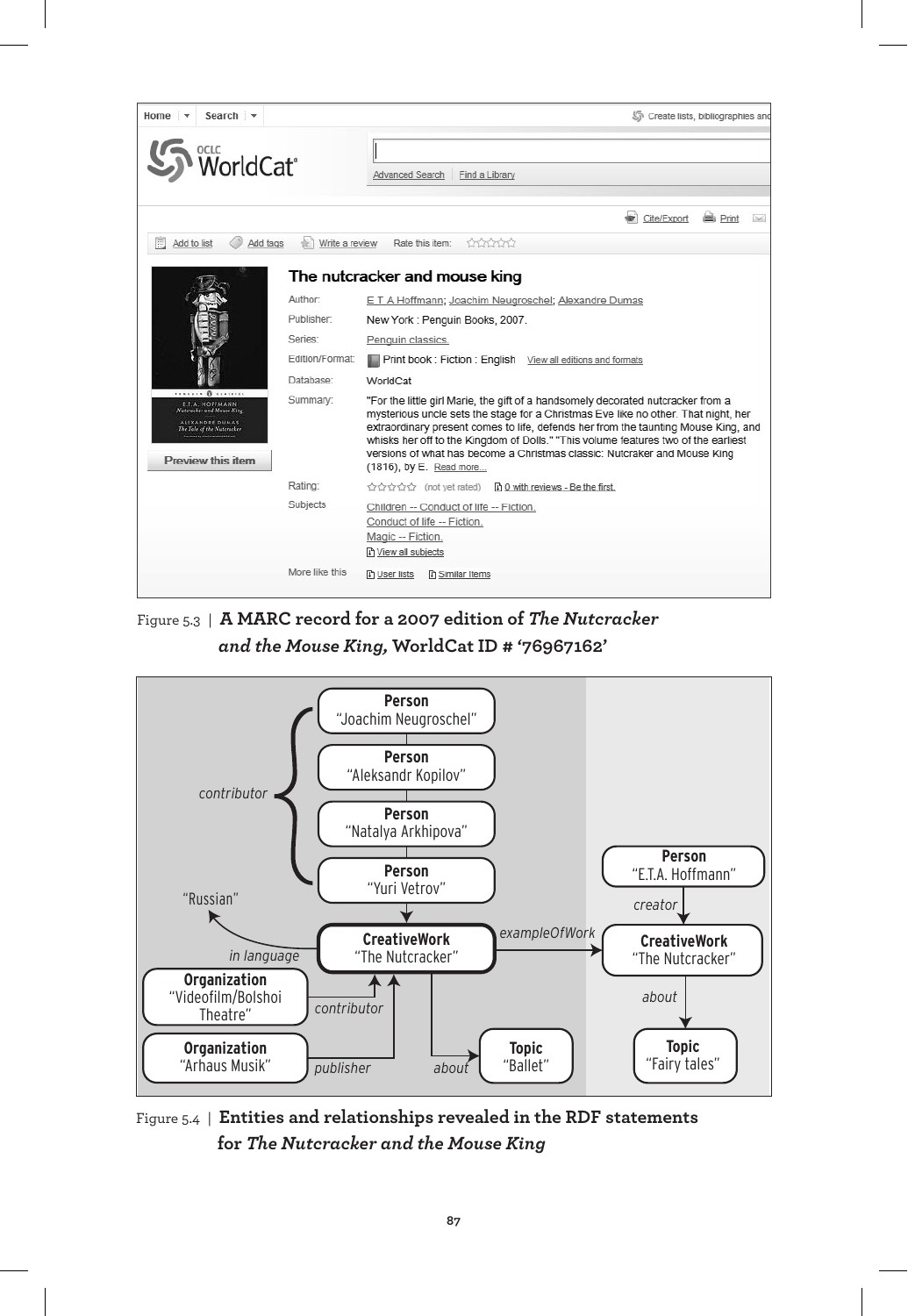As figure 5.4 implies, the RDF representation of the MARC record identifies multiple creative works connected through a translation relationship. The properties associating the Creative Work with other entities form machineunderstandable RDF statements that correctly assert that "E. T. A. Hoffmann is the author of the creative work with the title *Nussknacker and Mausekőnig,*" "E. T. A. Hoffmann is the author of the creative work with the title *The Nutcracker and the Mouse King,*" "The creative work with the title *The Nutcracker and the Mouse King* is published by an Organization with the name Penguin Books," which has a publication date of 2007 and is about Magic. But the RDF representation identifies Joachim Neugroschel only as a "contributor," not as a "translator," because the MARC-to-RDF conversion algorithms do not parse the free text in the MARC 500 field or other notes. For a similar reason, the RDF does not encode precise details about the Alexander Dumas version of *The Nutcracker* because the MARC record does not contain machineunderstandable encodings of the relationship, perhaps because it is not clear even from the human-readable text.

The MARC and corresponding RDF descriptions of *The Nutcracker and the Mouse King* point to two areas of research in OCLC's next-generation models of bibliographic description. First, the Multilingual WorldCat project recognizes that nearly two thirds of WorldCat catalog records now represent non-English works—works that have the most complex publication histories, are the most widely held by libraries, represent arguably the most significant contributions to the world's literary canon, and are the most commonly translated.36 The Multilingual WorldCat project aims to improve the quality of the bibliographic descriptions for these materials, with the long-term goal of delivering the description as well as a copy of the work in the searcher's chosen language. Though linked data is a means to this end, incremental improvements can made to the source MARC records as a useful side effect, a point that is developed in more detail in Smith-Yoshimura and Godby.<sup>37</sup>

For example, the important entities and relationships can be discovered more easily if the 041 field names the source and target languages and a "Uniform Title" field identifies the translation source. In addition, the Multilingual WorldCat team recommends that the description contain the name of the translator and the translation relationship in a machine-processable form. Thus if the 700 field for "Joachim Neugroschel" had contained \$4 subfield populated with "trn," the MARC Relator code for 'translator,' the "schema: contributor" property could have been promoted to the more specific value, "bgn:translator."38 This is a minor shortcoming in an otherwise high-quality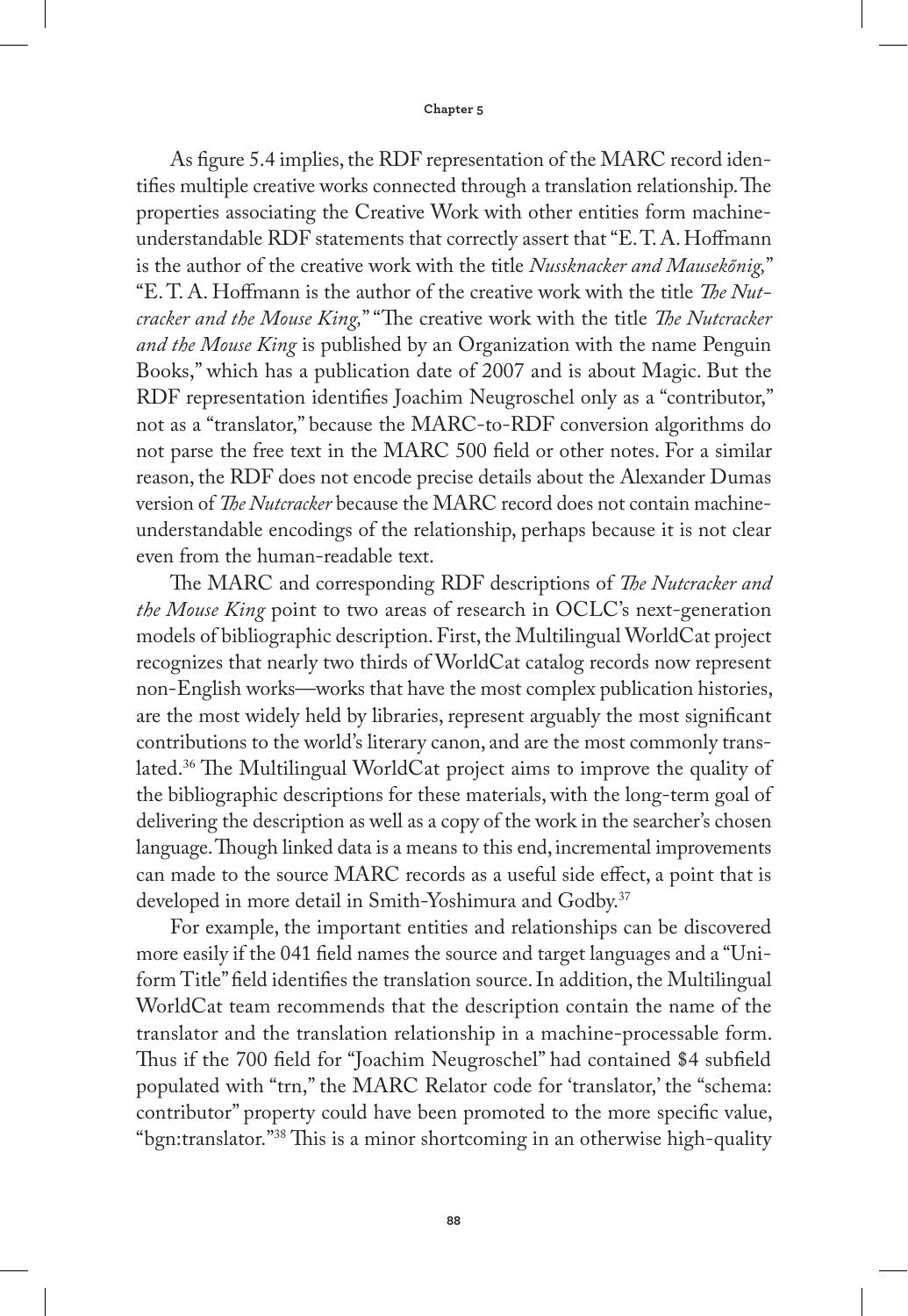record—which, unsurprisingly, is easily transformed into a set of expressive RDF statements.

The second area of research can be inferred from implicit references to the concepts defined in the FRBR Group I model.39 A bibliographic record accessible from a library catalog or an aggregation such as WorldCat.org typically describes a Manifestation; a translation is an Expression of a Work; and an Item must be delivered to fulfill the information request that originated in the catalog. The linked data descriptions now available as RDFa markup on WorldCat catalog records build on nearly fifteen years of research conducted at OCLC on the problem of algorithmically discovering FRBR concepts in collections of MARC records.40 Three conclusions emerge from this research. First, it is still necessary to distinguish among Work, Expression, Manifestation, and Item because these concepts are motivated by the user's need to find, identify, select, and obtain resources that satisfy his or her request for information, regardless of whether the search begins in a library catalog or on the Web. Second, the essential distinctions defined by FRBR and RDA elaborations can be captured using the properties defined for "schema:CreativeWork" and some commonsense extensions defined in BiblioGraph or other vocabularies maintained by library standards experts. The main problem is that Schema.org needs to be enhanced with richer content-to-content and agent-to-content relations. Finally, and more narrowly, the model of translations developed by the Multilingual WorldCat project can be viewed as a prototype for defining other content-to-content relations.

A rough draft of the solution is already visible in the high-level view shown in figure 5.4. On the left side, against the orange background, is a description based on the definition of the FRBR Manifestation, which describes a volume that was published by Penguin Books in 2007. On the right side, against the green background, is a more abstract description based on the definition of the FRBR Work. The Manifestation description is derived from a single MARC record, but the Work description is automatically generated from a set of similar MARC records and published as an entry with a persistent URI in the WorldCat Works dataset.

The clustering process is described in more detail in Godby, Wang, and Mixter, but it is conceptually simple.41 The first step produces a group of records whose MARC 1xx "author" and 245 "title" fields match in a string comparison. A subsequent step considers information extracted from the corresponding VIAF descriptions for the authors, which contains lists of their published monographs in multiple languages and has the effect of pulling translations into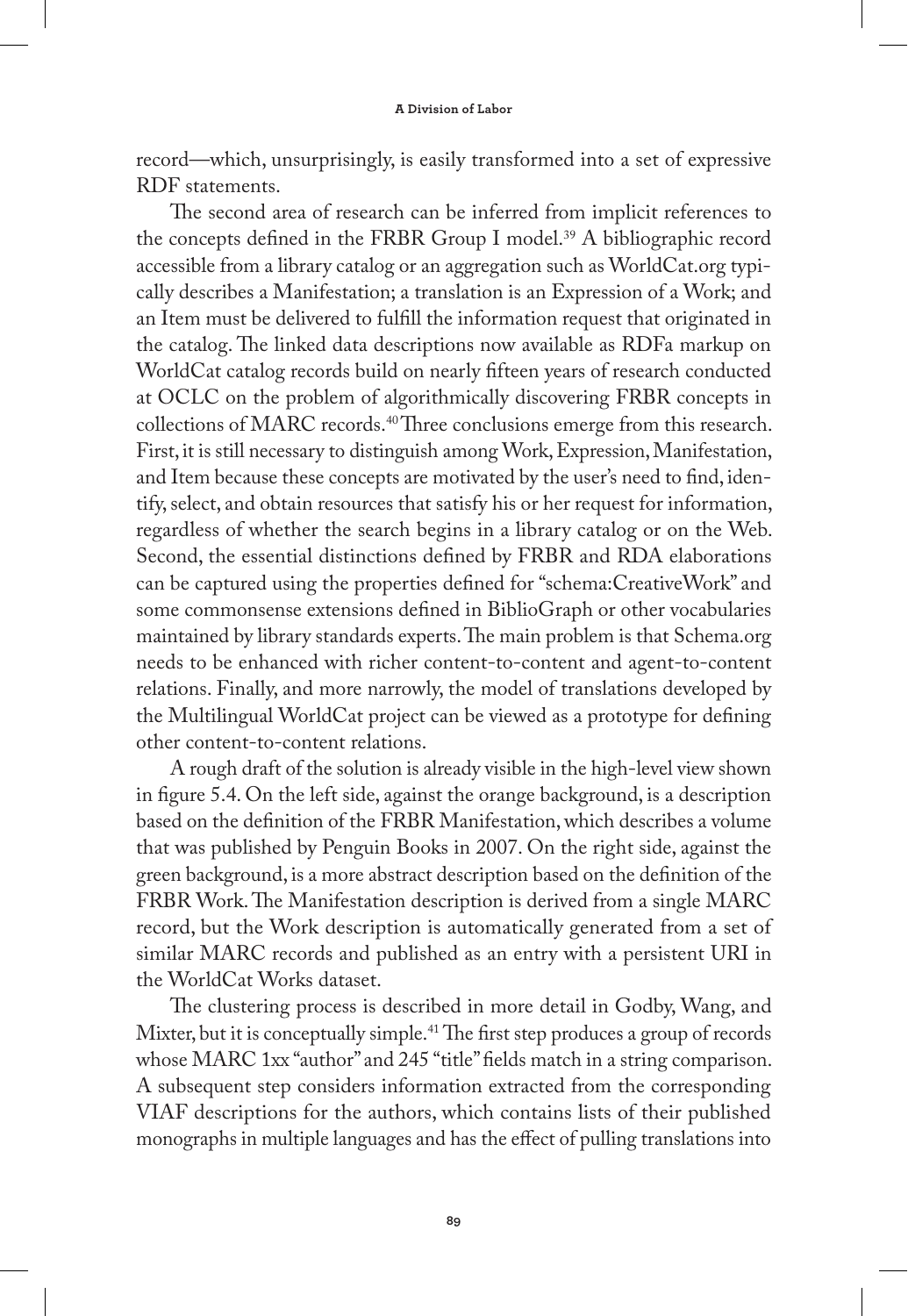the cluster. In the final step, a WorldCat Works description is constructed from the clustered records by extracting properties that describe the content, such as "schema:description," "schema:about," and "schema:genre"; as well as agents responsible for the content, such as "schema:contributor" and "schema:editor."

Important details of the Work and the Manifestation descriptions and the property that associates them is shown more explicitly in the RDF statements excerpted in figure 5.5. In literal terms, the object described when the URI <http://www.worldcat.org/title/nutcracker-and-mouse-king/oclc/76967162> is de-referenced—that is, the Penguin edition of the book *The Nutcracker and Mouse King*—is a product with a model number, or an ISBN. As a result, the Manifestation has class assignments of "schema:CreativeWork" and "schema: ProductModel." But since the "Work" described in the document accessible from the URI <http://worldcat.org/entity/work/id/839867> has no properties

| <http: 76967162="" http:="" nutcracker-and-mouse-king="" oclc="" title="" www.worldcat.org=""></http:>    |
|-----------------------------------------------------------------------------------------------------------|
| a schema:CreativeWork, schema:ProductModel                                                                |
| schema:name "The nutcracker and mouse king";                                                              |
| schema:exampleOfWork <http: 839867="" entity="" id="" work="" worldcat.org="">;</http:>                   |
| schema:contributor "Neugroschel";                                                                         |
| schema: creator "ETA Hoffmann";                                                                           |
| schema:isbn "xxx";                                                                                        |
| schema: publisher "Penguin Books";                                                                        |
| schema:publicationDate "2007";                                                                            |
| schema:about "Magic".                                                                                     |
|                                                                                                           |
| <http: 839867="" entity="" id="" work="" worldcat.org=""></http:>                                         |
| a schema:CreativeWork                                                                                     |
| schema:name "Der Nussnacker                                                                               |
| schema: creator "E.T.A Hoffmann:                                                                          |
| schema: description "After hearing how her toy nutcracker got his ugly face,<br>a little girl helps break |
| the spell and watches him change into a handsome prince."                                                 |
| schema:about "Mice";                                                                                      |

Figure 5.5 | **RDF/Turtle excerpts of Manifestation and Work descriptions for the 2007 Penguin edition of** *The Nutcracker and Mouse King*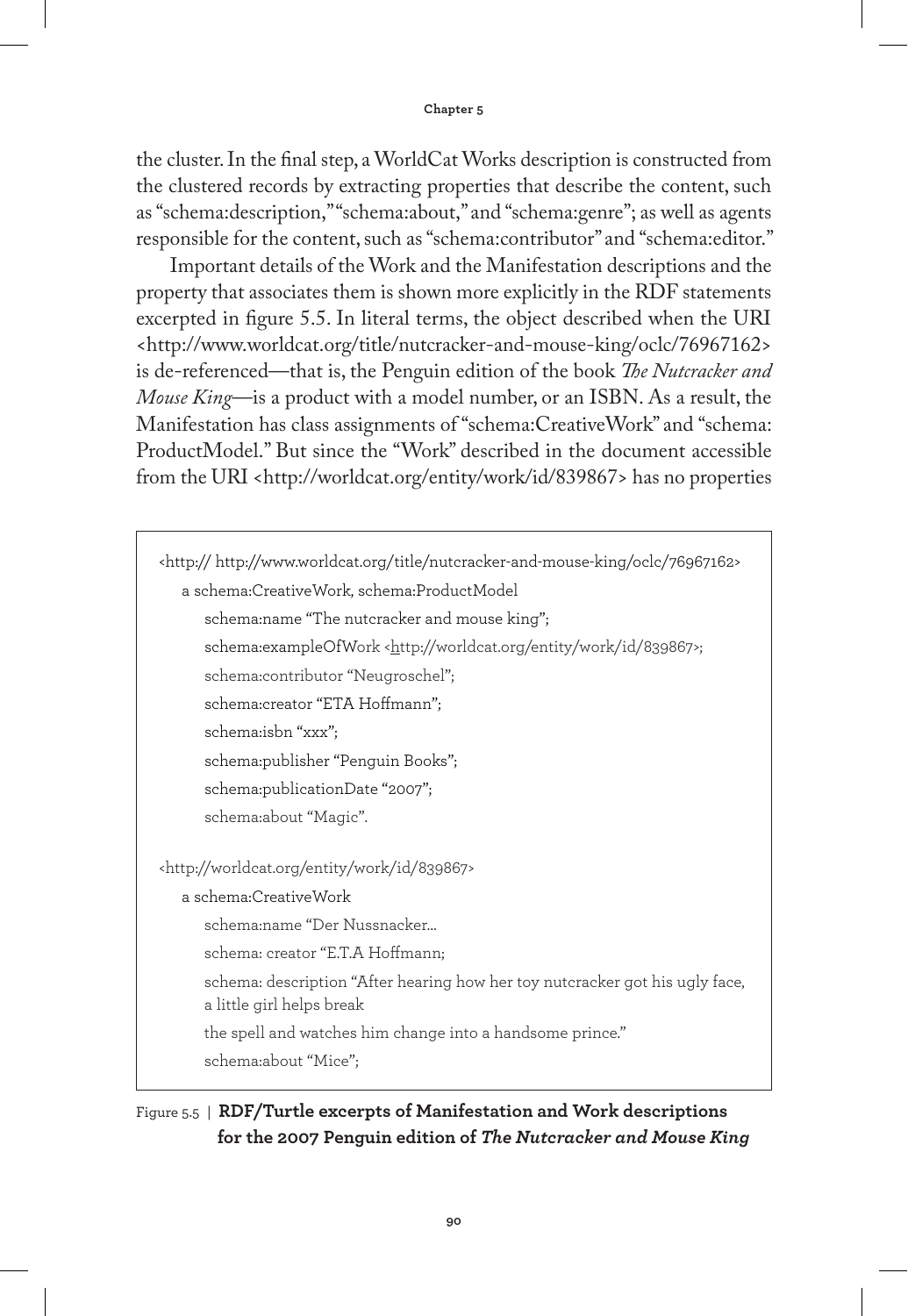that allude to a physical presence, the single class assignment of "schema: CreativeWork" is sufficient. The property "schema:exampleOfWork" establishes that a semantic relationship exists between the Manifestation and the Work. But the above discussion implies that the 041 and 240 fields of the Manifestation description contain some of the detail required to assign the more specific property recently absorbed from Bibliograph.net, "schema:translationOfWork." Algorithms that exploit this information and operate on the entire corpus of translated resources accessible from WorldCat,org and VIAF are now being tested, and the newly published terms for translators and translations are beginning to appear in published RDF statements.

Though simple, this example has unexpected theoretical and practical implications for the implementation of FRBR as linked data. At a high level, this data illustrates the configuration shown in the right-hand panel of figure 5.6, which contrasts with the familiar diagram depicting hierarchical relationships among FRBR Works, Expressions, Manifestations, and Items shown on the left.42 In other words, OCLC's linked data model of bibliographic description is simply a network of objects typed as "schema:CreativeWork," all accessible through persistent URIs, with no presumptive hierarchical relationships. If they form a cluster of related creative works, they are at least connected via the semantically null "exampleOfWork" relationship, which may be upgraded to the more meaningful "translationOfWork" if certain details are present.

One consequence of this design is that Expression as a class is remodeled as a set of relationships among creative works, such as "translation," "adaptation," and others defined in RDA Work-to-Work and Work-to-Expression ontologies.43 Another consequence is that the need to partition a set of properties across a hierarchy is eliminated. In most implementations of FRBR and RDA, creators, titles, or subjects are assigned only to Works, while contributors, series titles, or publication details can be assigned only to Manifestations, and



Figure 5.6 | **Hierarchical and graph models of creative works**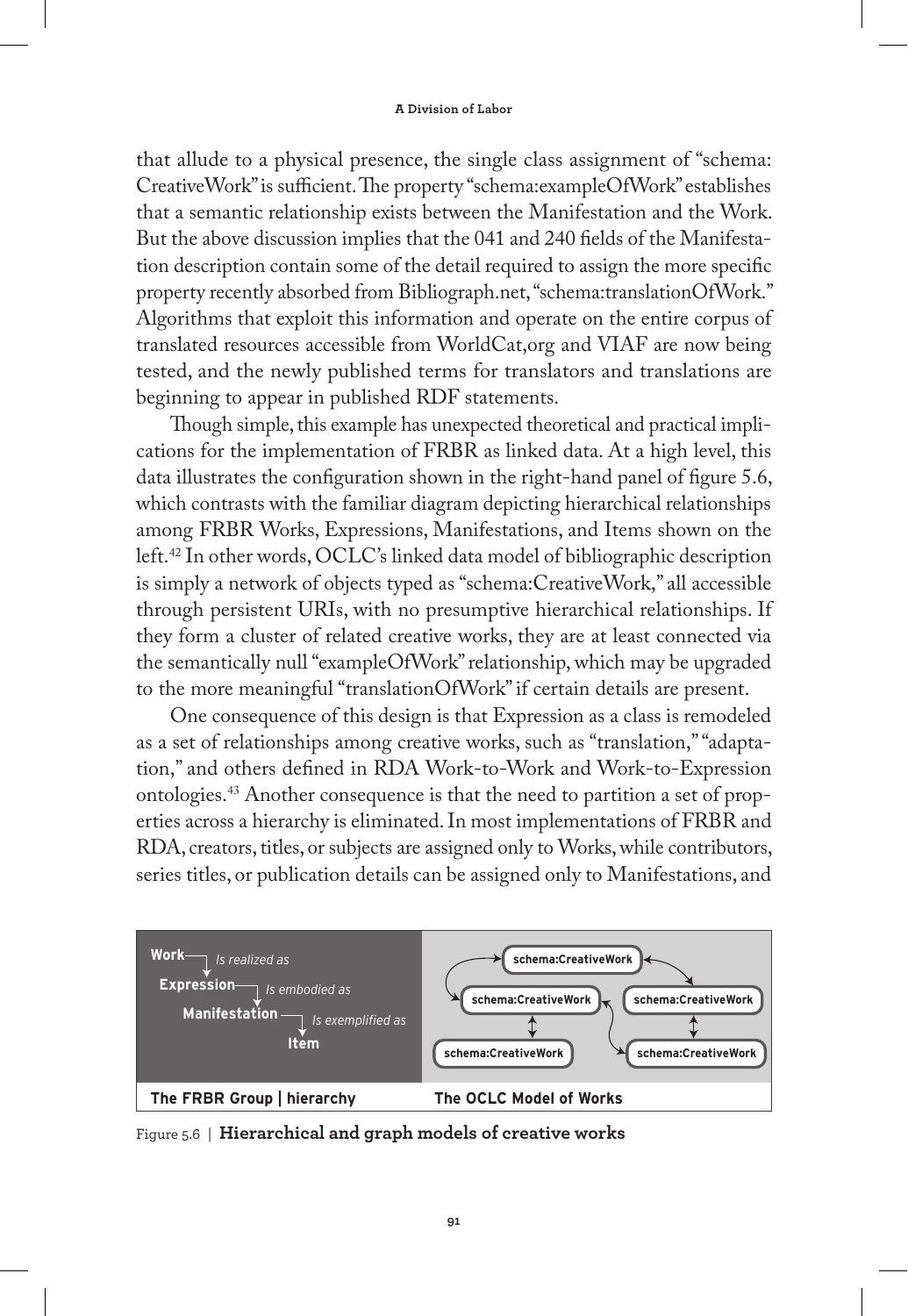so on. Instead, the RDF statements reproduced in figure 5.5 show that Works and Manifestations both have subjects, titles, and authors, but only the Manifestation description has properties describing a publisher, page count, and other evidence of a physical presence. Likewise, an Item description would be assigned the Schema.org types "CreativeWork" and "IndividualProduct" if it contained a bar code. Thus, the hierarchical data models of FRBR and RDA have been replaced with a "trigger" model, which recognizes that most properties defined for the description of a creative work do not induce further ontological distinctions; only those that indicate physicality, uniqueness, or membership in a set of identical objects do. If present, these properties trigger the assignment of an additional Schema.org type.

## **A BALLET**

With this background, it is now possible to examine a bibliographic description of a resource that is not a published monograph. This work is far from mature, but it reveals that OCLC's model of creative works encoded in Schema.org is potentially far richer than the evidence that can currently be discovered in legacy MARC records. The analysis is anchored in the data underlying the WorldCat.org record mentioned earlier describing a video of a live performance of Tchaikovsky's ballet *The Nutcracker* performed in 1987 at the Bolshoi Theater in Moscow. Similar examples are described in Smith-Yoshimura and Godby.<sup>44</sup>

The essential fields in the MARC source for this display are excerpted in figure 5.7. The 245 field contains title and creator of the performed work and the 260 field contains the name of the publisher of the DVD. The names of the primary stage performers are listed in the two 511 fields, from which a human reader can infer that the first 511 field has a list of dancers, while the second contains the name of the orchestra and conductor. Production credits for the performance, such as music, choreography, set design, and producer, are listed in the 508 field. The 650 fields indicate that the work is about ballet and mice. The 700 and 710 fields contain authority-controlled forms of some of the names listed in the 245, 508, and 511 fields.

Figure 5.8 is a graphical depiction of the most important RDF statements published on the WorldCat record. As in the previous example, the entityrelationship model expressed in RDF reveals the presence of two objects typed as "schema:CreativeWork"—a Manifestation-like description on the left and a Work-like description on the right, connected by the "schema:exampleOfWork"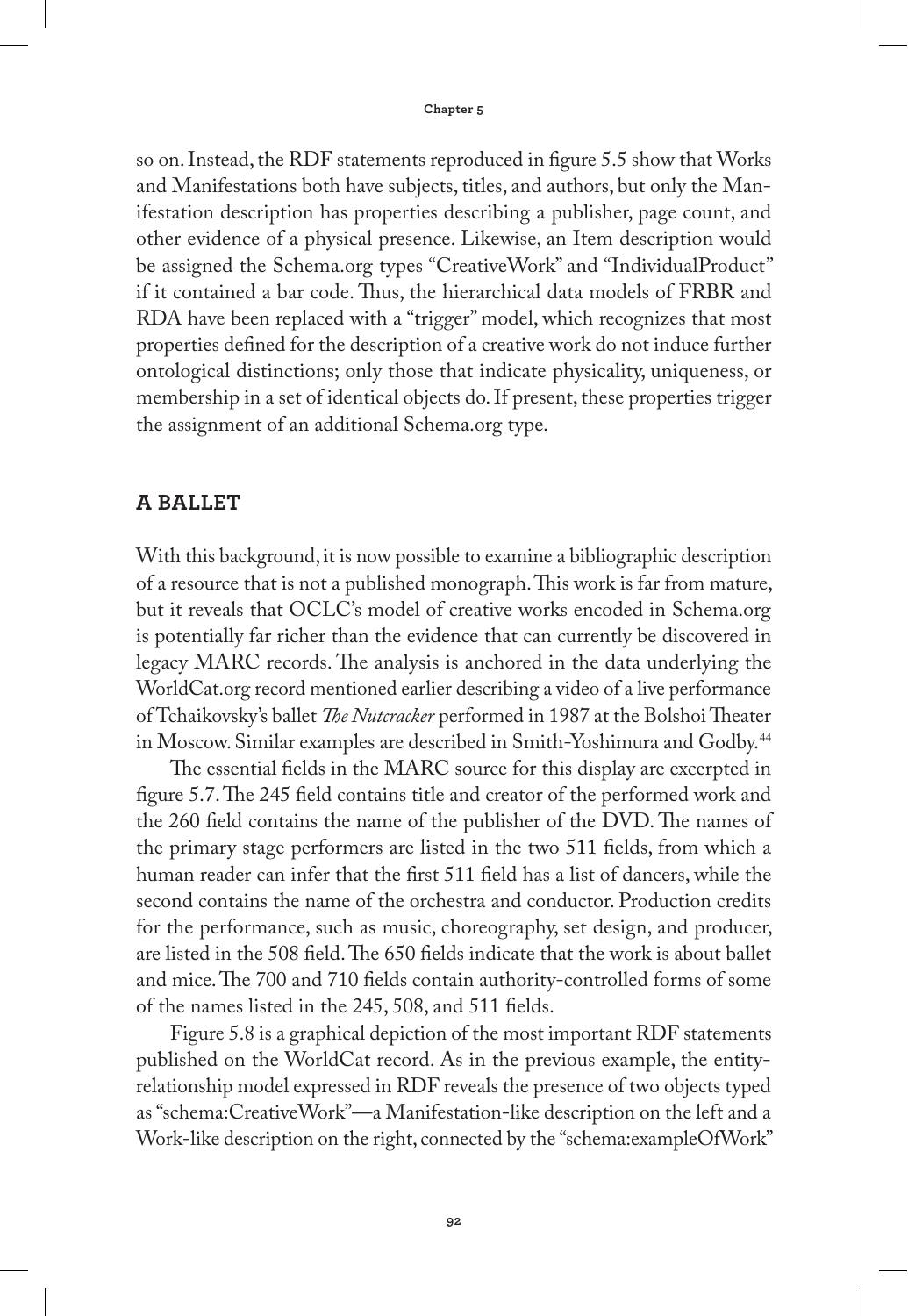





Figure 5.8 | **Relationships revealed in the RDF statements for the video recording of** *The Nutcracker*

property. As in the first example, all of the RDF statements except literal strings such as titles and dates contain URIs in the subjects and predicates. But this RDF output is disappointing. The Manifestation description consists primarily of a long list of "schema:Person" and "schema:Organization"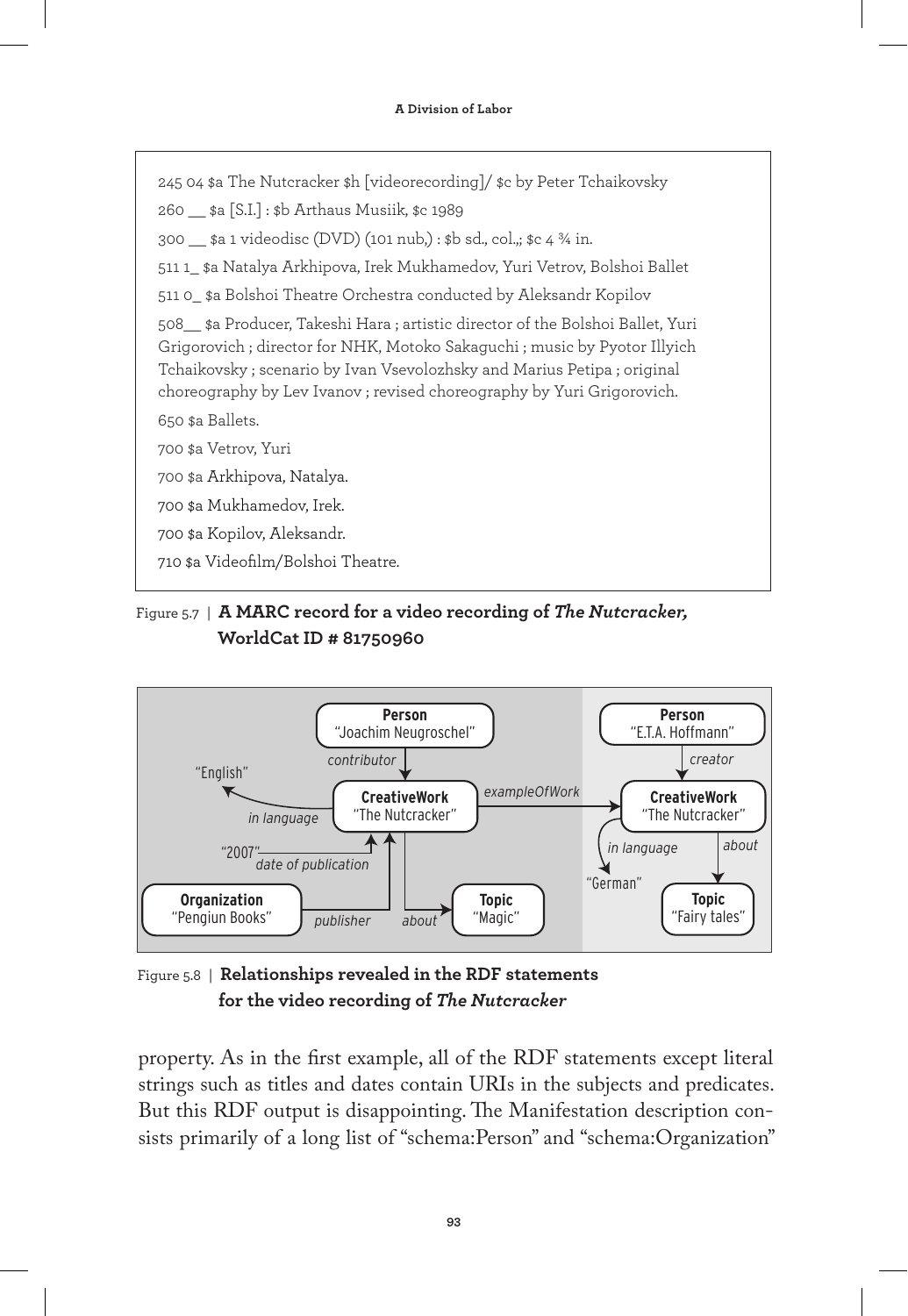agents with a "schema:contributor" relationship to the creative work, while the Work description is a cluster of recorded performances of *The Nutcracker* at the Bolshoi Theater on multiple dates with an overlapping set of performers. The algorithm correctly associates E. T. A. Hoffmann with the ballet, but only accidentally because one of the records in the Work cluster mentions the relationship between the ballet and the E. T. A. Hoffmann fairy tale. The Manifestation description states that the language of the work is Russian, but real-world knowledge is required to infer that the performance of the ballet captured on the videodisc has some association, possibly erroneous, with a Russian-language libretto.

The model shown in figure 5.8 is best interpreted as a first-draft view of the entities and relationships that can be extracted from MARC records describing filmed performances. But the less-than-impressive result is a symptom of two unresolved problems.

First, the network of relationships is encoded primarily as free text in the 245, 260, 508, and 511 fields, not the controlled fields that are more recoverable algorithmically. Second, the conceptual model that underlies the MARC record works best for monographs and is not suited to the description of multimedia works with complex interdependencies among agents responsible for variations in content and execution. At OCLC, the free-text problem is being addressed in a research project that uses text-mining algorithms to extract roles from the free-text fields and match them with the names listed in the 700 and 710 fields, which would have the effect of upgrading the relationships from "contributor" to a more specific value using evidence supplied by human catalogers who contributed the source records to WorldCat. Though free text is always unpredictable, partial successes are possible because much of the content in the 245, 508, and 511 fields is stylized and can be parsed with a named-entity recognizer and a simple grammar. The data in the 511 field is easiest to process because it almost always contains a list of names delimited by commas. Once the names are extracted, the MARC semantics of the field enables a machine process to promote "contributors" to "performers." More subtly, a machine process can also infer the existence of an event in the underlying model because "schema:performer" is defined as a relationship between a "schema:Person" and a "schema:Event."45

Of course, a data-driven approach would be more effective if complemented with a top-down analysis that produces a richer model of the entities and relationships required for describing a filmed performance. An important start has been made in the study of audiovisual materials commissioned by the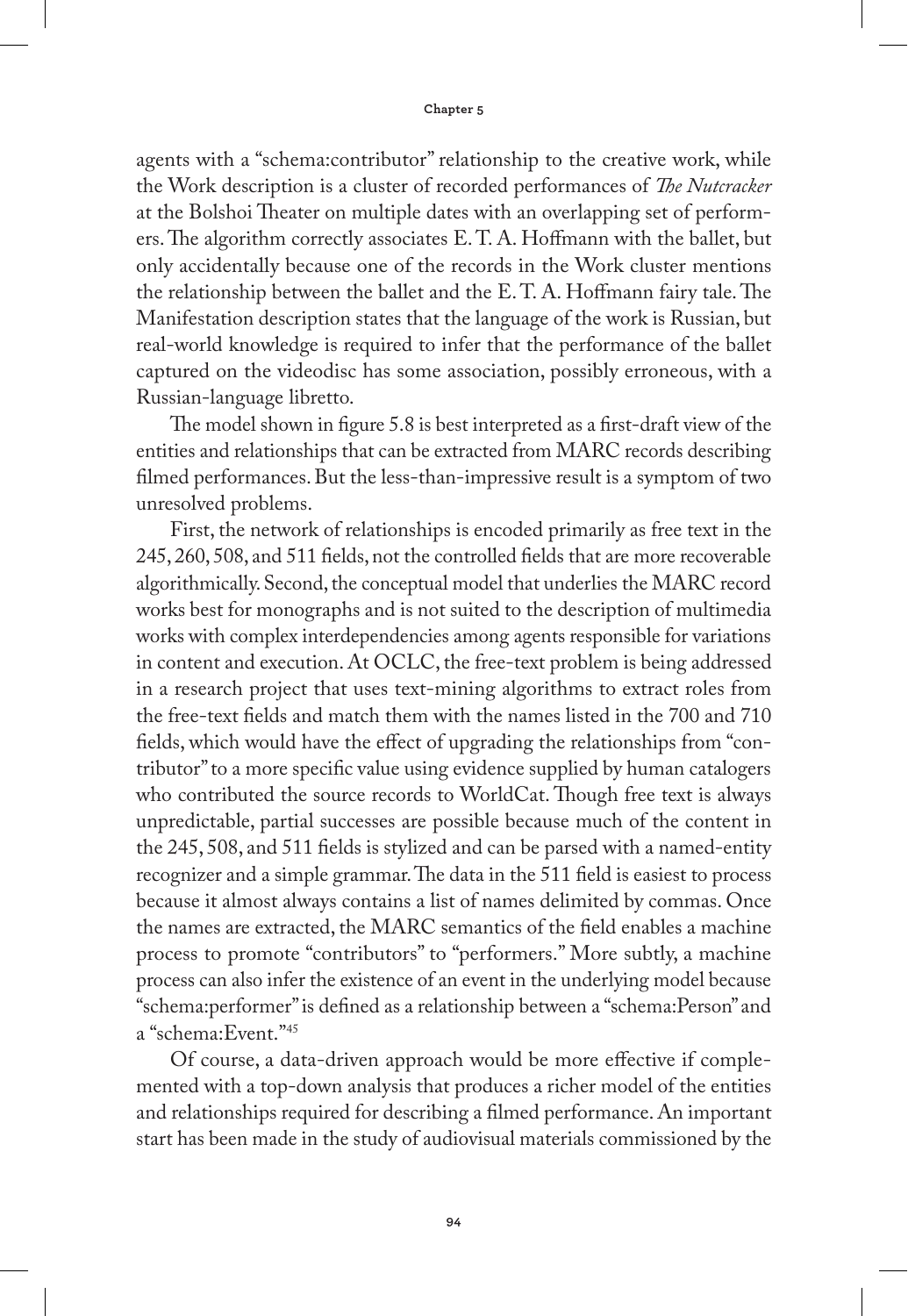Library of Congress.<sup>46</sup> After surveying the treatment of films by MARC, RDA, BIBFRAME, and more specialized standards used in audiovisual cataloging communities, the authors conclude that these materials are not adequately served by any current standard. An improved model would recognize that a film captures live action in elapsed time and can be interpreted as an event, though it is not always a product of the human imagination because it could be a singing bird or an unfolding natural disaster. Moreover, the production of a film requires agents acting in multiple roles, many of whom make primary contributions that are understated in data models such as MARC, FRBR, RDA, and BIBFRAME that draw a bright line between creators and contributors. Finally, the Library of Congress study recognizes that the physical artifacts of filmmaking exist in multiple versions and are often collected into aggregations.

Schema.org is also mentioned in the literature survey, but the report is sketchy on details about how audiovisual materials can be described with this standard. Nevertheless, OCLC's linked data researchers are confident that classes and properties defined in Schema.org, with minor extensions defined in BiblioGraph, can address many of the requirements specified in the Library of Congress study.

Figure 5.9 shows a high-level model for the filmed version of *The Nutcracker* inspired by the requirements specified in the study. Some of the features were first proposed by Mixter.<sup>47</sup> The model shows relationships among four creative works: the original Hoffmann fairy tale, the Tchaikovsky ballet, a performance of the ballet at the Bolshoi Theater, and a film of the performance recorded on a video object. All are assigned the type "schema:CreativeWork," subclasses such as "schema:Movie," or plausible BiblioGraph extensions such as "bgn:Ballet." As in the previous example, the creative work may have more than one type assignment that can be interpreted as an ontologically distinct facet. For example, the ballet performance is a creative work as well as a "schema:Event" because it is anchored in a time period during which a group of agents realize an artistic creation. Similarly, the video object is a creative work and a "schema:Product-Model" because it is a manufactured object with a model number that can be bought, sold, borrowed, and tracked. The creative works are linked through two properties defined in Schema.org, "schema:encodesCreativeWork" and "schema:workPerformed"—as well as the property "isBasedOn," which could be defined in BiblioGraph with a meaning equivalent to the corresponding RDA term that has been "unconstrained," or redefined to exclude a literal reference to the definitions of FRBR Work, Expression, Manifestation, and Item, as mentioned earlier.<sup>48</sup>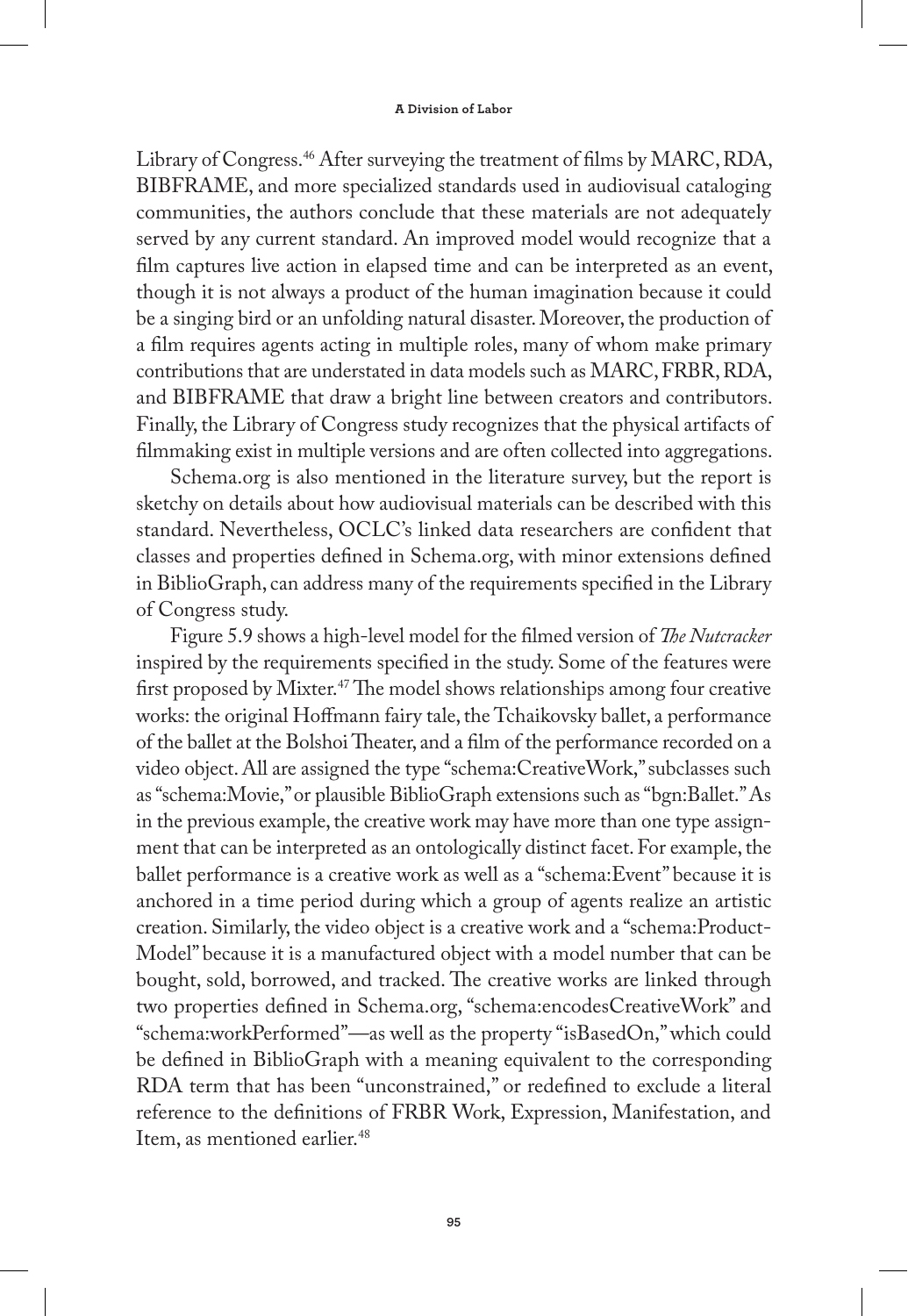

Figure 5.9 | **An aspirational model of a recorded creative work**

Once the four creative works have been identified, the agents can be distributed appropriately, clearing up a major source of confusion in the original MARC record and the RDF statements derived from it. Thus E. T. A. Hoffmann is the author of the fairy tale, Tchaikovsky is the composer of the ballet; Kopolov, Maximova, and Grigorovich are members of the Bolshoi Theater and performers in the theater event with identifiable roles, and Video-Film/Bolshoi is a distributor of the video object. Roles that are not defined in Schema.org, such as "composer," "conductor," or "dancer" could be defined in BiblioGraph. Or they could be entered as string values in a generic "Role" class, which as Wallis shows, permits a refinement or a narrower meaning for a defined role such as "contributor" or "performer."49 Though the technical result is the same, the BiblioGraph representation would serve as a tool for negotiating with Schema.org to adopt a controlled list to which URIs might be assigned, thus anticipating that users on the broader Web might also need normalized terms to describe dancers, composers, and others involved in the production of a multimedia work.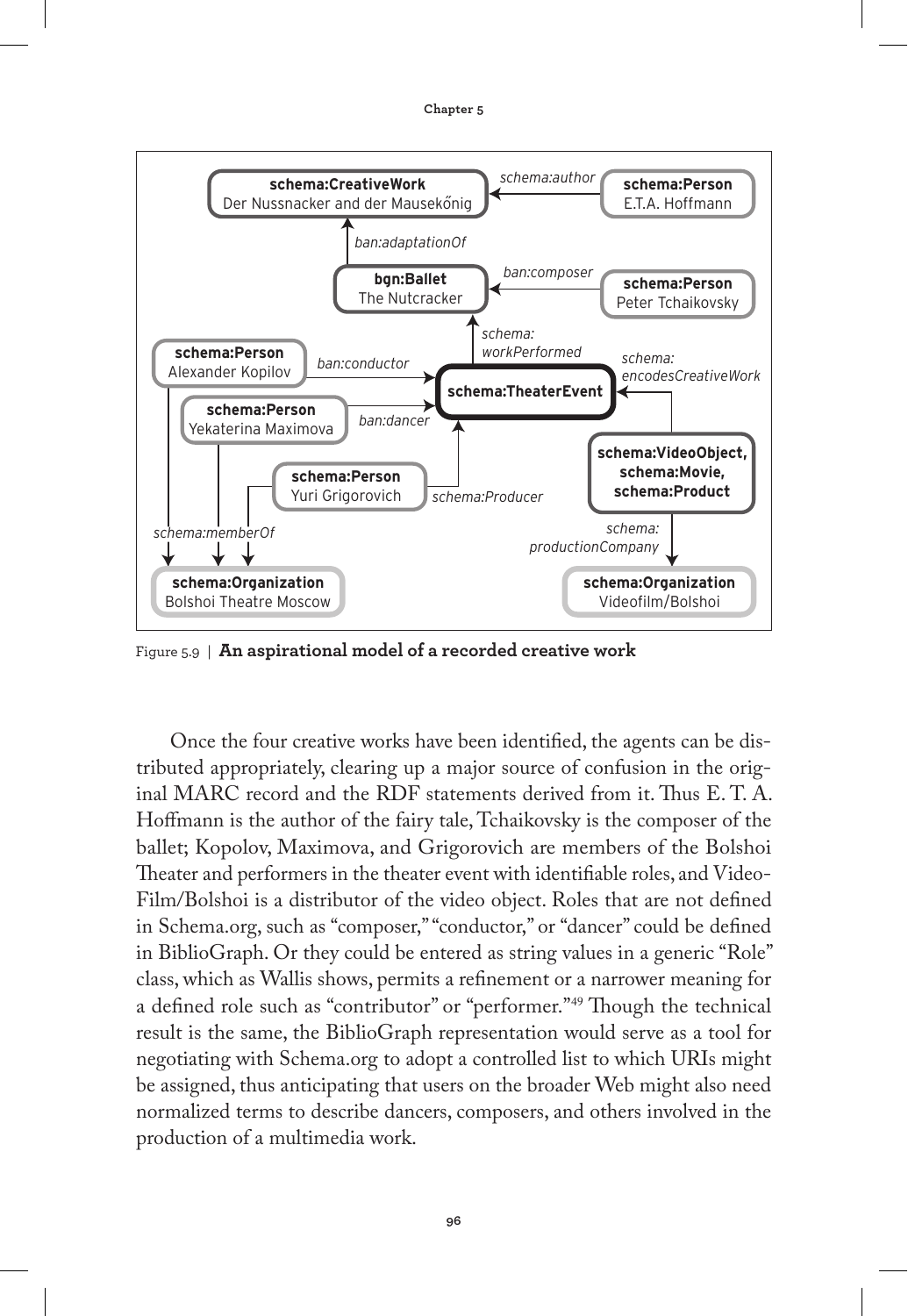The model shown in figure 5.9 is still a sketch because details that would be important to some users have been suppressed. But what is clear is that this example is dramatically more complex than the description of the memoir discussed earlier in this chapter, whose referent was a single creative work and whose properties could be specified through a set of lexical mappings directly from the MARC source. Though the model shown in figure 5.9 is not discoverable with current algorithms, it can at least be defined with relative ease in Schema.org and BiblioGraph by starting with the model developed for published monographs and enhancing it with a more complex network of relationships that results when identifiable acts of creation are realized as variant genres, content types, and physical realizations. As in the earlier examples, the core of the model is a set of creative works connected through relationships to one another and to the people and organizations that brought them into being.

The model also addresses two problems identified in the survey of options in the Library of Congress audiovisual study. The first is the assignment of "Agent" role relationships to the respective creative works. Without the constraints of a data model derived from FRBR, the model derived from Schema.org can simply name the "producer" relationship between Yuri Grigorovich and the performance, as well as all other Agent-Work relationships shown in figure 5.13, without having to consider whether the performance is a Work, Expression, or Manifestation, and whether Grigorovich is a primary creator or relegated to a contributor. This problem results only if properties are partitioned among Works, Expressions, Manifestations, and Items. But as the discussion of the RDF statements in figure 5.5 shows, most properties defined in OCLC's Semantic Web models of bibliographic description can float freely among these concepts. The result is the ontologically more natural set of statements asserting that a dancer is a primary creator of a performance event, a composer is the primary creator of a musical score, and an author is the primary creator of a fairy tale.

At a more abstract level, the authors of the audiovisual study argue that filmed works imply the existence of an event that unfolds in elapsed time, which is problematic for MARC and nearly every subsequently defined model of resource description that does not define "Event" as a primary concept. In Schema.org, "Event" is defined as a subclass of "schema:Thing," which implies an existence in multiple contexts that may or may not have a relationship with a creative work. The event implied in the *Nutcracker* description obviously does, but the same model could just as easily describe a video object that records a tsunami or a hurricane. The video object would still be a creative work with a producer and other human agents, but the event itself would not be doubly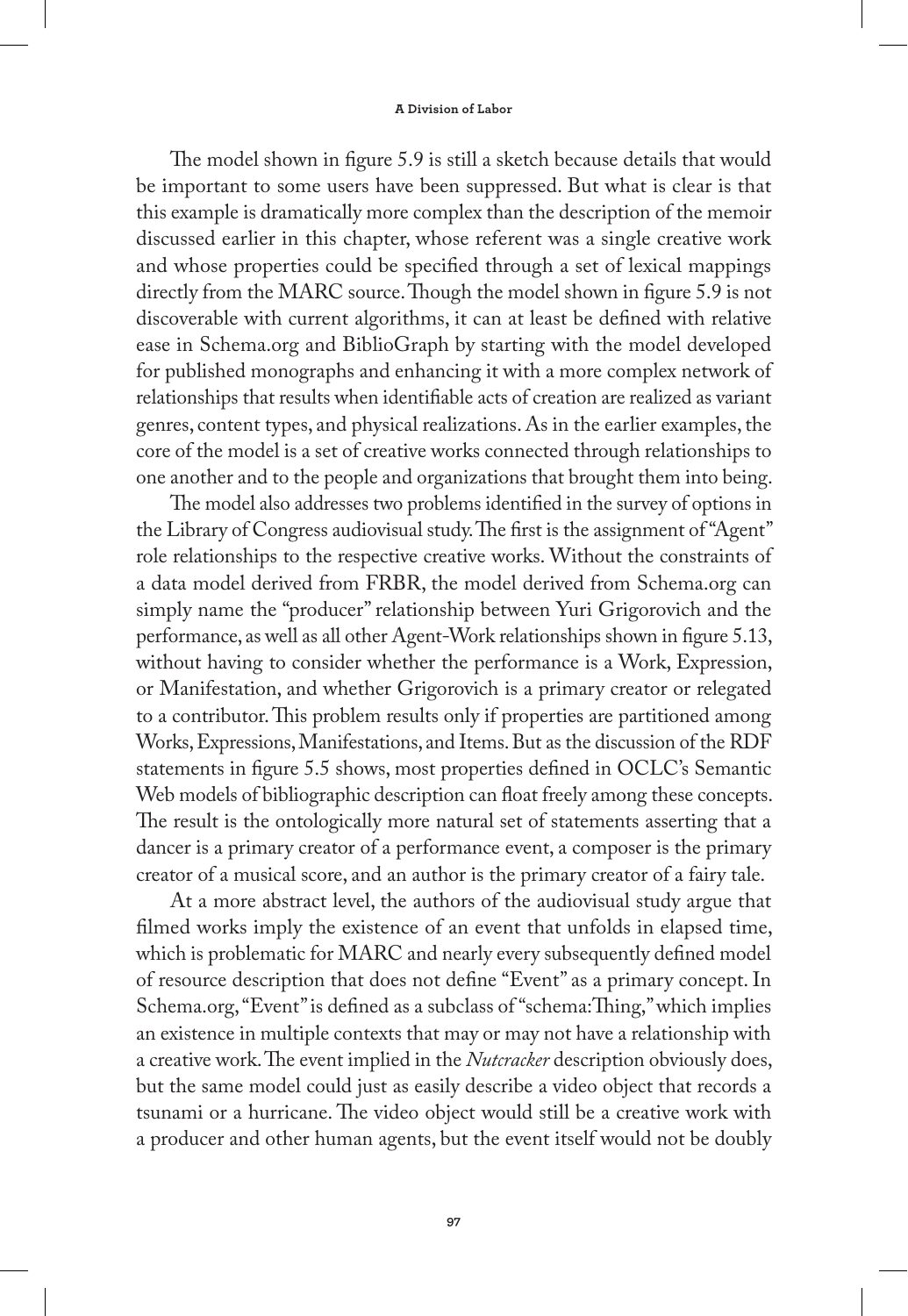typed as "schema:CreativeWork" and would not be associated with identifiable human agents or have a traceable connection to another creative work. The network of relationships would be much simpler than that shown in figure 5.9.

### **CONCLUSION AND NEXT STEPS**

The model for multimedia resources presented above is only a thumbnail sketch that shows the feasibility of expanding the use of Schema.org to describe a set of resources that are especially challenging and underserved by current library standards. It must be expanded to cover a broader range of examples and refined with input from the audiovisual cataloging community. Not coincidentally, these resources also show that OCLC's current strategy of populating linked data models through retrospective conversion are reaching an upper limit and will have to be upgraded—first, with more sophisticated text-mining algorithms and improved procedures for distinguishing high-quality data from errors, and ultimately with user interfaces that accompany the transformation of the data architecture for library metadata and support the yet-to-be-defined workflows of next-generation cataloging.

But the audiovisual model and the other examples discussed in this chapter also prescribe priorities for future development. In the modeling division of labor, we are still awaiting the specialist's view, which will define the vocabulary of curation for resources managed in cultural heritage institutions by experts with graduate degrees. As a result, current standards efforts in the library community are focused on the development of Semantic Web models of the ordinary-user view. Thus it is reasonable to point out that a cluster of creative works involving a fairy tale, a performance event, a ballet, a movie, and multiple agents can be described in Schema.org with a relatively small set of extensions. Given the intense public interest in recordings of multimedia performances, popular and authoritative resources such as the Internet Movie Database and MusicBrainz can be consulted to obtain additional clues for defining a model of such resources that is widely understood and may even turn out to be richer than current MARC models of audiovisual materials.<sup>50</sup> The resulting descriptions promise to facilitate discovery on the open Web because they would be expressed in the language that search engines can consume and would describe concepts that are important to the information-seeking public. And once all of the pieces are in place, the outcome will be a compelling demonstration of the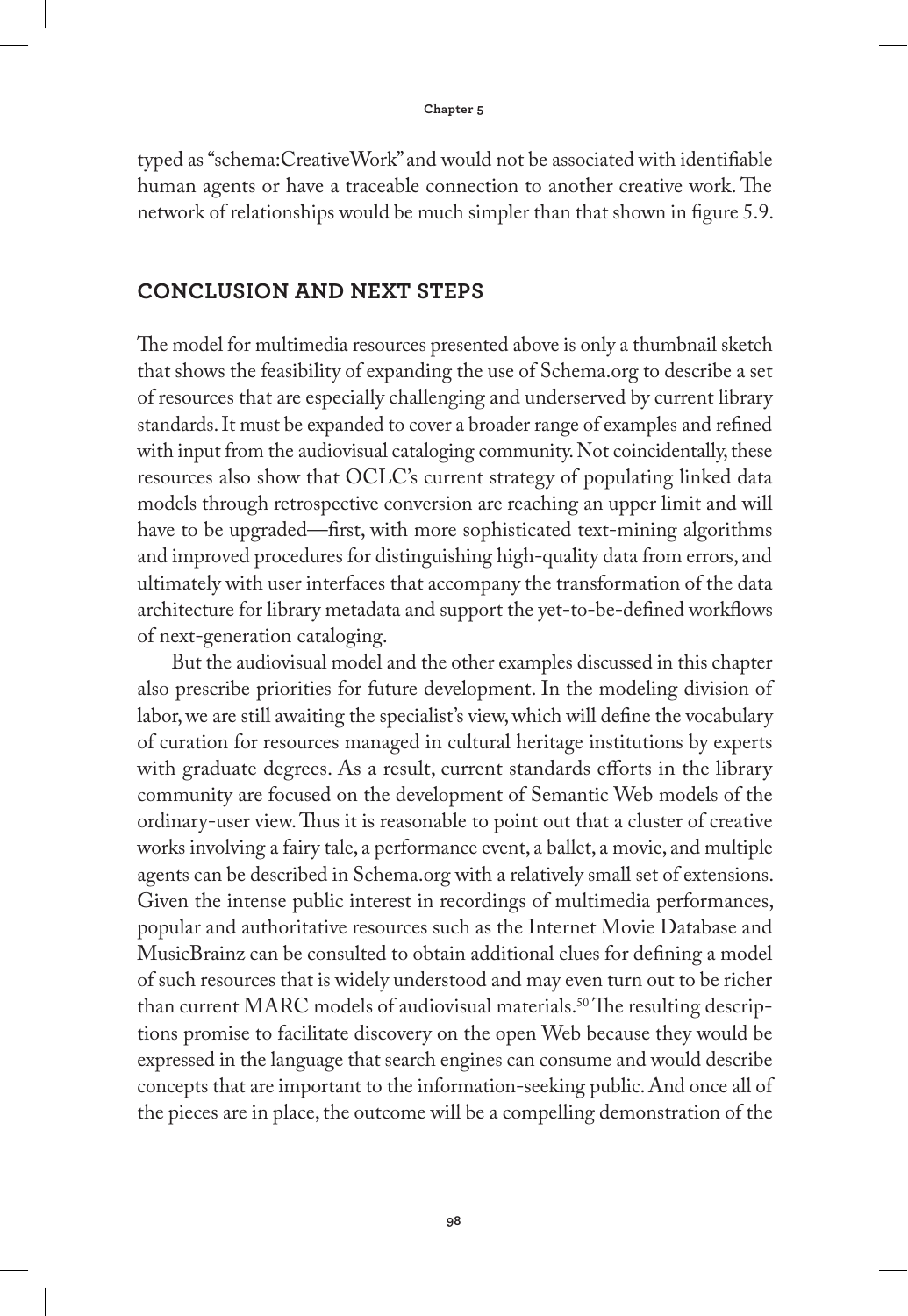benefits that accrue when libraries are more closely integrated into the Web, a goal to which the linked data paradigm is well-suited, and to which all of the library community's next-generation modeling effort aspires.

## **ACKNOWLEDGMENTS**

This chapter describes work being done by a team of linked data experts at OCLC—in particular, Jon Fausey, Tod Matola, Jeff Mixter, Karen Smith-Yoshimura, Stephan Schindehette, Bruce Washburn, Richard Wallis, and Jeff Young. I have contributed to this effort. But I am solely responsible for the errors of analysis and perspective presented here.

### **Notes**

- 1. Cathy de Rosa, Joanne Cantrell, Matthew Carlson, Peggy Gallagher, Janet Hawk, and Charlotte Sturtz, *Perceptions of Libraries: Context and Community,* a report to the OCLC membership (Dublin, OH: OCLC, 2010). www.oclc.org/content/dam/oclc/ reports/2010perceptions/2010perceptions\_all.pdf.
- 2. Library of Congress, *On the Record: Report of the Library of Congress Working Group on the Future of Bibliographic Control Library of Congress,* January 9, 2008, www.loc.gov/ bibliographic-future/news/lcwg-ontherecord-jan08-final.pdf.
- 3. Schema, "Thing–>CreativeWork," 2015, http://schema.org/CreativeWork.
- 4. Carol Jean Godby, Shenghui Wang, and Jeffrey K. Mixter, *Library Linked Data in the Cloud: OCLC's Experiments with New Models of Library Resource Description: Synthesis Lectures in Linked Data and the Semantic Web,* 2015. A publication in the Morgan & Claypool Publishers series Synthesis Lectures on the Semantic Web: Theory and Technology. doi: 10.2200/S00620ED1V01Y201412WBE012.
- 5. Eric Miller and Bob Schloss, eds., "Resource Description Framework (RDF) Model and Syntax," Version 1, October 2, 1997, World Wide Web Consortium, www.w3.org/ TR/WD-rdf-syntax-971002/; VIAF, "VIAF: Virtual International Authority File," 2014, http://viaf.org; FAST (Faceted Application of Subject Terminology), 2014, "FAST Linked Data: FAST Authority File," OCLC Experimental, http://experimental .worldcat.org/fast/; DDC. "Dewey Decimal Classification / Linked Data." 2014. OCLC. http://dewey.info.
- 6. Tim Berners-Lee, "Linked Data," in *Design Issues: Architectural and Philosophical Points,* July 27, 2006, World Wide Web Consortium, www.w3.org/DesignIssues/LinkedData .html.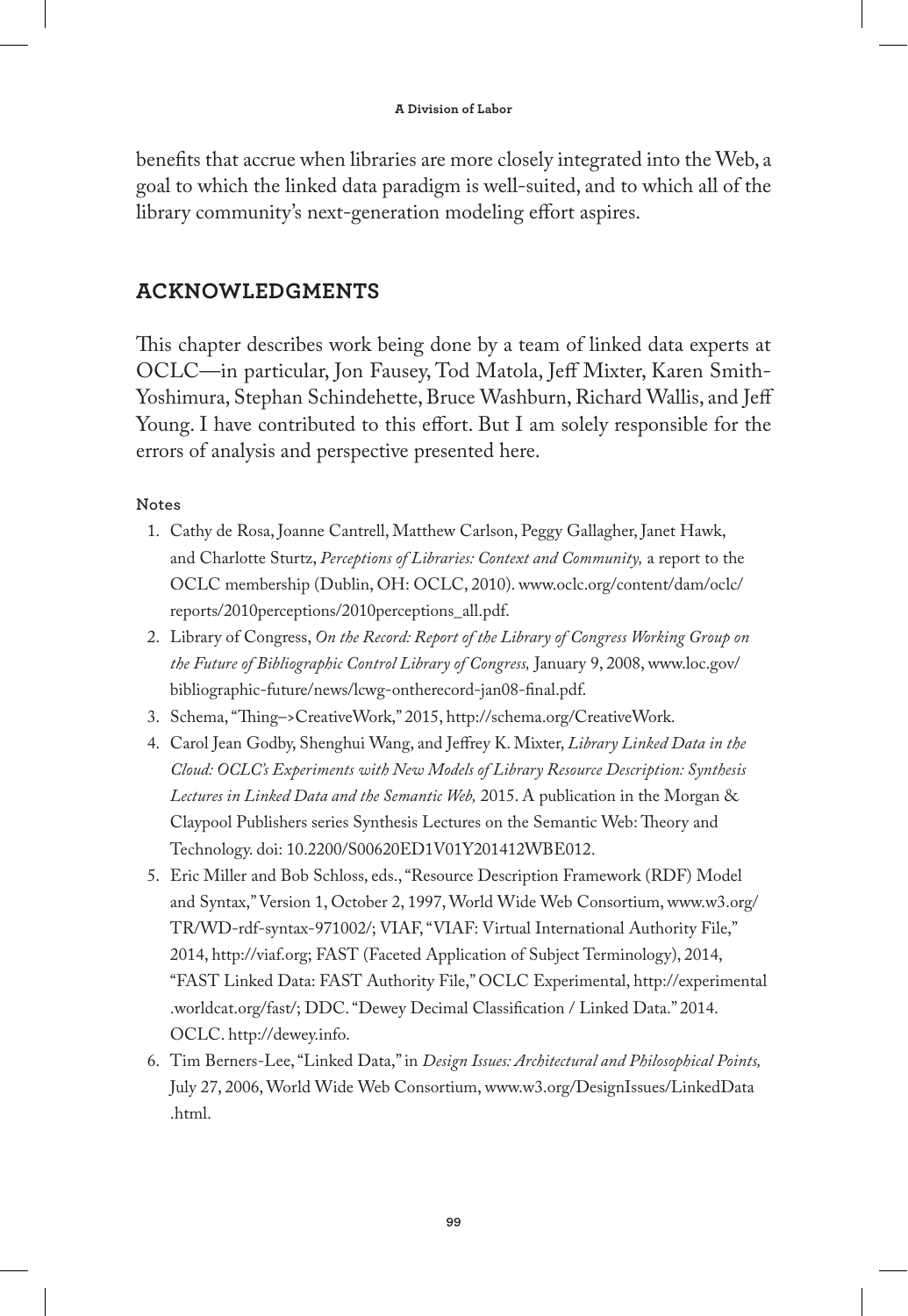- 7. Alistair Miles and Sean Bechhofer, "SKOS Simple Knowledge Organization System: Reference," W3C Recommendation, August 18, 2009, World Wide Web Consortium, www.w3.org/TR/2009/RECskos-reference-20090818/.
- 8. Ed Summers, Antoine Isaac, Clay Redding, and Dan Krech. "LCSH, SKOS, and Linked Data," in *DC-2008: Proceedings of the International Conference on Dublin Core and Metadata Applications*, 25–33, Berlin, Ger.: Dublin Core Metadata Initiative, 2008, http://edoc.huberlin.de/conferences/dc-2008/summers-ed-25/PDF/summers.pdf.
- 9. Thomas Baker, Emmanuelle Bermès, Karen Coyle, Gordon Dunsire, Antoine Isaac, Peter Murray, Michael Panzer, et al., "Library Linked Data Incubator Final Report," W3C Incubator Group Report, October 25, 2011, World Wide Web Consortium, www.w3.org/2005/Incubator/lld/XGR-lld-20111025/.
- 10. Tim Hodson, Corine Deliot, Alan Danskin, Heather Rosie, and Jan Ashton, "British Library Data Model – Book, V.1," British Library, August 4, 2012, www.bl.uk/ bibliographic/pdfs/bldatamodelbook.pdf; Leigh Dodds, "An Introduction to the British National Bibliography, Part I," in *Lost Boy* (blog), October 28, 2014, http://blog.ldodds .com/2014/10/08/an-introduction-to-the-british-national-bibliography/.
- 11. BIBO, "The Bibliographic Ontology: Bibliographic Ontology Specification," 2009, http://bibliontology.com.
- 12. Gerard de Melo, "Lexvo.org Main Page," 2014, Lexvo.org. www.lexvo.org.
- 13. British Library, "Collection Metadata: Data Services," 2014, West Yorkshire, United Kingdom: British Library.
- 14. Google, "Introducing Schema.org: Search Engines Come Together for a Richer Web," in *Webmaster Central Blog: Official News on Crawling and Indexing Sites for the Google Index*, June 2, 2011, http://googlewebmastercentral.blogspot.com/2011/06/introducing -schemaorg-search-engines.html.
- 15. Dan Brickley, R.V. Guha, and Andrew Layman, "Resource Description Framework (RDF Schemas)," W3C working draft, April 9, 1998, World Wide Web Consortium, www.w3.org/TR/1998/WD-rdf-schema-19980409/.
- 16. Alan Morrison, Gabriel Kniesley, Marie Wallace, and Matt Everson, "Is Schema.org Good or Bad for the Semantic Web?" in Quora (online reference service), June 14–July 2, 2011, www.quora.com/Is-Schema-org-good-or-bad-for-the-Semantic-Web.
- 17. R. V. Guha, "What a Long, Strange Trip It's Been," presentation at the 2014 Semantic Technology and Business (SemTech) Conference, San Jose, CA, August 20, 2014, +www.slideshare.net/rvguha/sem-tech2014c.
- 18. Ian Hickson, "HTML Microdata," W3C working group note, October 29, 2013, World Wide Web Consortium, www.w3.org/TR/microdata/; Google, "Promote Your Content with Structured Data Markup," in *Google Developers*, February 12, 2015, https:// developers.google.com/structured-data/?hl=ta&rd=1; Google, "Introducing the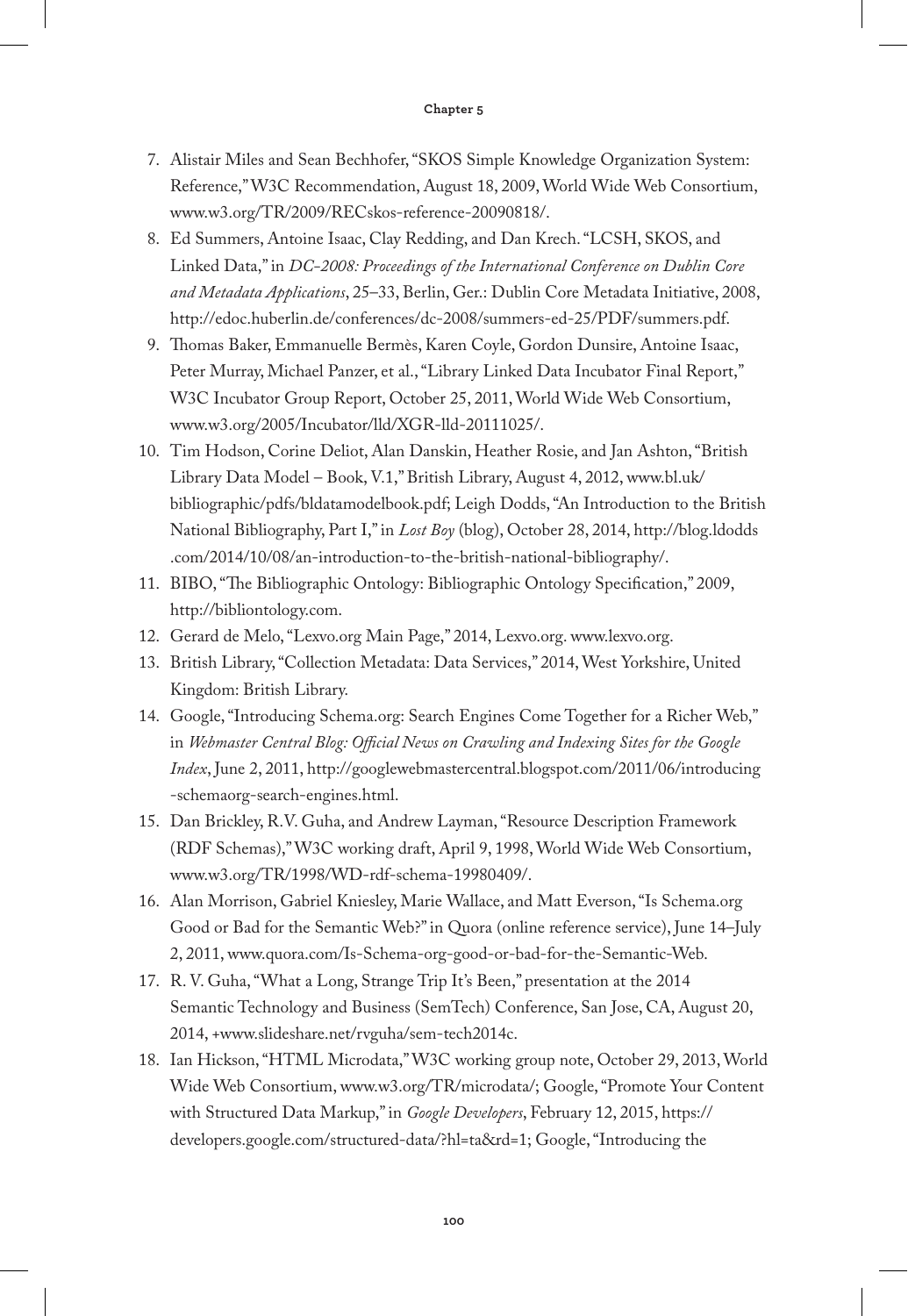Knowledge Graph: Things, Not Strings," in *Google Official Blog*, May 16, 2012, http:// googleblog.blogspot.com/2012/05/introducing- knowledgegraph-things-not.html.

- 19. Martin Hepp, "GoodRelations: The Web Vocabulary for E-Commerce," 2014, www.heppnetz.de/projects/goodrelations/.
- 20. SBX, "Holdings via Offer," Schema Bib Extend Community Group, W3C Community and Business Groups, World Wide Web Consortium, 2014, www.w3.org/community/ schemabibex/wiki/Holdings\_via\_Offer.
- 21. OCLC, "OCLC Adds Linked Data to WorldCat.org," OCLC news release, June 20, 2012, www.oclc.org/news/releases/2012/201238.en.html.
- 22. OCLC, "OCLC Research Activities and IFLA's Functional Requirements for Bibliographic Records," 2015, OCLC Research, www.oclc.org/research/activities/frbr .html; Barbara Tillett, "What Is FRBR? A Conceptual Model for the Bibliographic Universe," Library of Congress Cataloging Distribution Service, 2004, www.loc.gov/ cds/downloads/FRBR.PDF.
- 23. W3C, "Semantic Web Development Tools," World Wide Web Consortium, 2014, www.w3.org/2001/sw/wiki/Tools.
- 24. SBX, "Schema Bib Extend Community Group," W3C Community and Business Groups, 2014, World Wide Web Consortium, www.w3.org/community/ schemabibex/.
- 25. W3C, "public-schemabibex@w3.org: Mail Archives," last modified August 11, 2015, World Wide Web Consortium, https://lists.w3.org/Archives/Public/public -schemabibex/; W3C, "public-vocabs@w3.org: Mail Archives," last modified August 11, 2015, World Wide Web Consortium, https://lists.w3.org/Archives/Public/public -vocabs/2015Aug/author.html.
- 26. Dan Brickley and Libby Miller, "FOAF Vocabulary Specification 0.99," Namespace Document–Paddington Edition, January 14, 2014, http://xmlns.com/foaf/spec/.
- 27. Carol Jean Godby, "The Relationship between BIBFRAME and OCLC's Linked-Data Model of Bibliographic Description: A Working Paper," 2013, http://oclc.org/content/ dam/research/publications/library/2013/2013–05.pdf.
- 28. Schema, "Extension Mechanism," 2015, https://schema.org/docs/extension.html.
- 29. Hilary Putnam, "Meaning and Reference," in *Naming, Necessity, and Natural Kinds*, ed. Stephan P. Schwartz (Ithaca, NY: Cornell University Press, 1977), 119–34.
- 30. Leo Sauermann and Richard Cyganiac, "Cool URIs for the Semantic Web," W3C Interest Group note, December 3, 2005, World Wide Web Consortium, www.w3.org/ TR/cooluris/.
- 31. Library of Congress, "BIBFRAME AV Modeling Study: Defining a Flexible Model for Description of Audiovisual Resources," last modified May 15, 2014, www.loc.gov/ bibframe/pdf/bibframe-avmodelingstudy-may15–2014.pdf.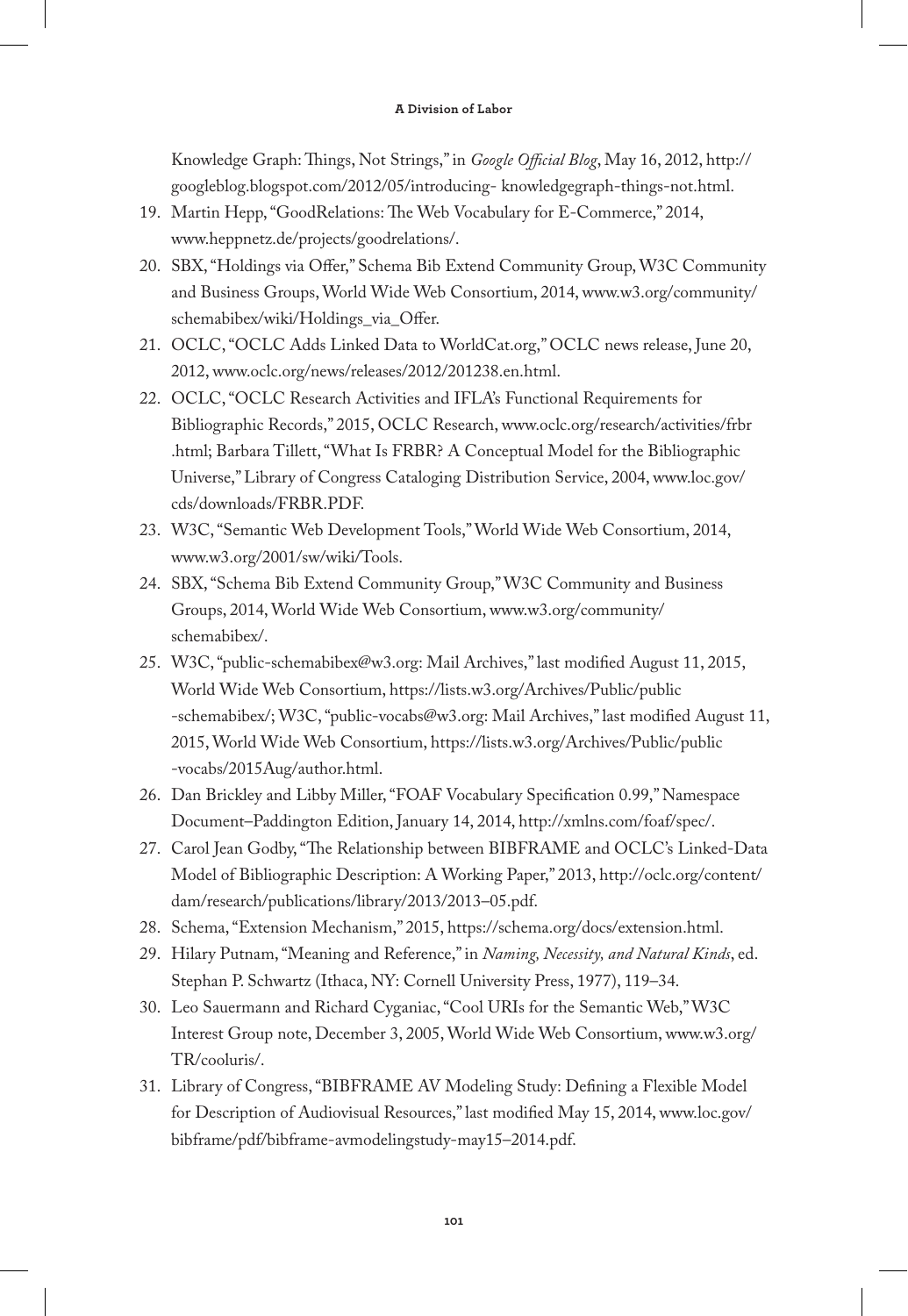- 32. Godby, Wang, and Mixter, *Library Linked Data in the Cloud*. doi: 10.2200/S00620ED 1V01Y201412WBE012.
- 33. RDA (Resource Description and Access), "RDA Toolkit: Resource Description and Access," 2010, www.rdatoolkit.org.
- 34. RDA, "RDA Element Sets: Unconstrained Properties," RDA Registry, last modified April 7, 2015, www.rdaregistry.info/Elements/u/.
- 35. Library of Congress, "240—Uniform Title (NR)," in *MARC 21 Format for Bibliographic Data*, *1999 Edition*, Network Development and MARC Standards Office, Library of Congress, 2014, www.loc.gov/marc/bibliographic/bd130.html.
- 36. Karen Smith-Yoshimura, "Multilingual Bibliographic Structure," OCLC research update at the Annual Conference of the American Library Association, Las Vegas, NV, June 30, 2014, OCLC Research, YouTube video, https://www.youtube.com/ watch?v=NG1tkE03WJo.
- 37. Karen Smith-Yoshimura and Carol Jean Godby, "An OCLC Perspective on What It Takes to Make Linked Data Work," presentation at the ALCTS ALA Preconference, "Beyond the Looking Glass: Real World Data: What Does It Take to Make It Work?" San Francisco, CA, June 26, 2015.
- 38. Library of Congress, "Code List for Relators," Network Development and MARC Standards Office, last modified May 13, 2010, www.loc.gov/marc/relators/.
- 39. Tillett, "What Is FRBR?" www.loc.gov/cds/downloads/FRBR.PDF.
- 40. OCLC, "OCLC Releases WorldCat Works as Linked Data," OCLC news release, April 28, 2014, https://www.oclc.org/news/releases/2014/201414dublin.en.html.
- 41. Godby, Wang, and Mixter, *Library Linked Data in the Cloud*. doi: 10.2200/S00620 ED1V01Y201412WBE012.
- 42. Tillett, "What Is FRBR?" www.loc.gov/cds/downloads/FRBR.PDF.
- 43. RDA, "RDA Toolkit: Resource Description and Access," 2010, www.rdatoolkit.org.
- 44. Smith-Yoshimura and Godby, "An OCLC Perspective on What It Takes to Make Linked Data Work."
- 45. Schema, "Thing–>Property>Performer," 2015, http://schema.org/performer.
- 46. Library of Congress, "BIBFRAME AV Modeling Study: Defining a Flexible Model for Description of Audiovisual Resources," last modified May 15, 2014, www.loc.gov/ bibframe/pdf/bibframe-avmodelingstudy-may15–2014.pdf.
- 47. Jeffrey K. Mixter, "Linked Data in VRA Core 4.0: Converting VRA XML Records into RDF/XML," thesis submitted to the College of Communication and Information in partial fulfillment of the M.S. and M.L.I.S. degrees, Kent State University, 2013, http:// jmixter.s3-website-us-east-1.amazonaws.com/thesis/LinkedDataInVRACore4.pdf.